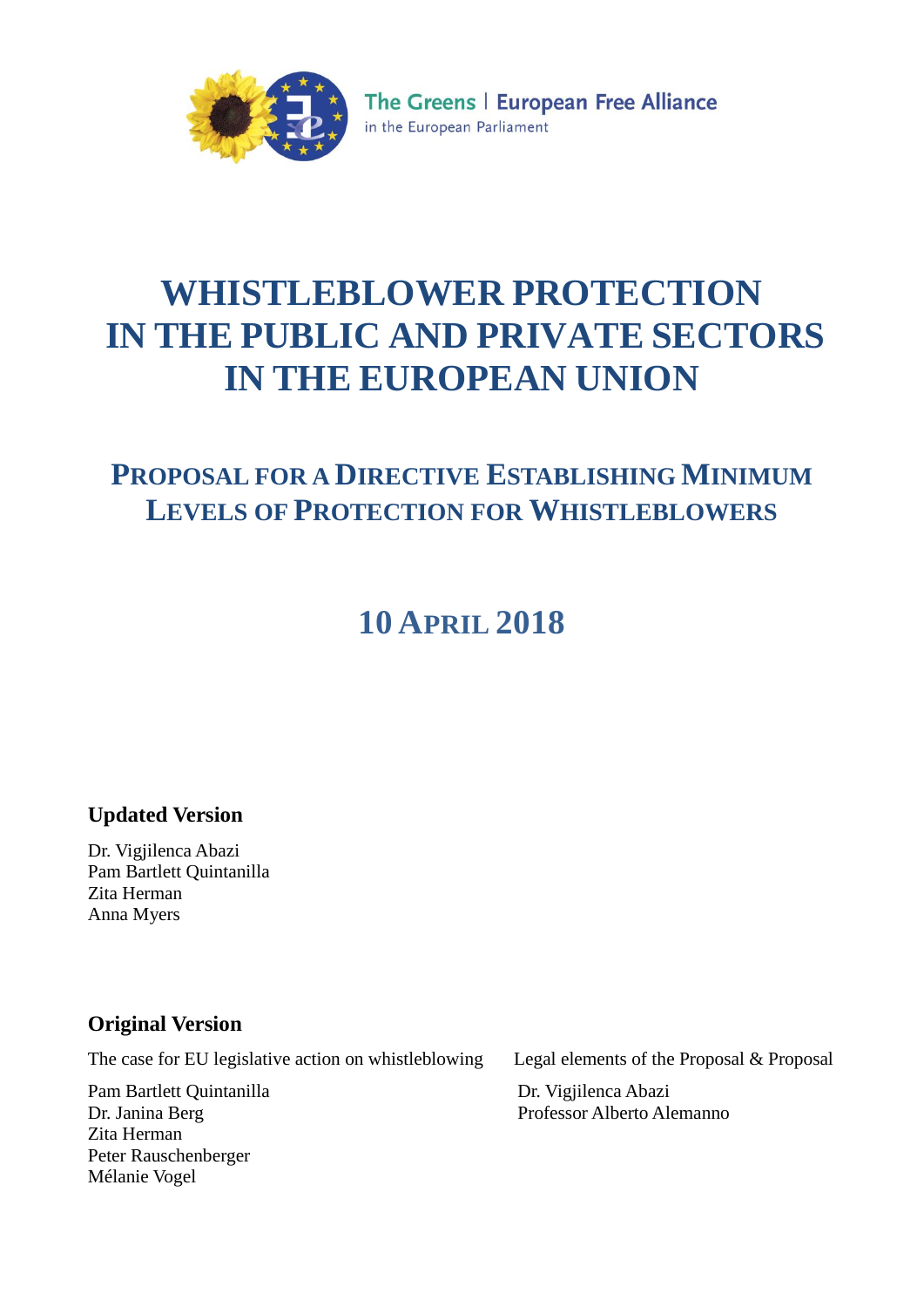# **EXECUTIVE SUMMARY**

Europe has come a long way since the Greens/EFA Group first published, in May 2016, a draft EU Directive to establish minimum levels of protection across the European Union<sup>1</sup>. The objective was to demonstrate that EU legislation to protect whistleblowers was not only urgently necessary in the wake of scandals like Luxleaks and the Panama Papers, but also legally viable.

Growing calls for EU legislation on whistleblower protection from the European Parliament, trade unions, journalists, civil society and even European governments finally culminated in Commissioner Vera Jourová's announcement on 5<sup>th</sup> March 2018 that the Commission is working to finalise a horizontal legislative proposal for the protection of whistleblowers which they plan to present in April 2018<sup>2</sup>.

In this context, the Greens/EFA Group has produced an updated draft Directive on whistleblower protection, which takes into account the results of the public consultation held on the original draft between May and September 2016<sup>3</sup>. It also builds on a legal analysis commissioned to explore the different competences of the European Union to legislate on whistleblower protection<sup>4</sup> and further integrates key principles and international best practice standards that we would hope to see reflected in the European Commission's upcoming proposal, independent of which legal basis is ultimately chosen.

This document includes a checklist of whistleblower protection standards that should be covered in upcoming EU legislation if a wide and well-functioning protection of public interest disclosures is to come into effect. This is followed by a short description of the legal basis chosen by the Greens/EFA Group to protect whistleblowers in both the private and public sectors, a list of the main changes integrated in the new proposal for Directive, and finally, the updated text of the Directive to establish minimum levels of protection for whistleblowers across the European Union.

The challenge now is to ensure that the Commission's upcoming proposal is as wide and comprehensive as possible, and that it does not leave public interest whistleblowers exposed to retaliation or to unnecessary obstacles in seeking protection.

1

<sup>&</sup>lt;sup>1</sup> To see the original draft, visit:<https://www.greens-efa.eu/en/article/whistle-blowers-directive/><br><sup>2</sup> Nov een wateb her ennouncement here, et minute 17:21:00 http://www.greensel.greene.gr/cn <sup>2</sup> You can watch her announcement here, at minute 17:21:00 [http://www.europarl.europa.eu/ep-](http://www.europarl.europa.eu/ep-live/en/committees/video?event=20180305-1500-COMMITTEE-LIBE)

[live/en/committees/video?event=20180305-1500-COMMITTEE-LIBE](http://www.europarl.europa.eu/ep-live/en/committees/video?event=20180305-1500-COMMITTEE-LIBE)

The results of the public consultation on the Greens/EFA draft directive can be found here: [https://www.greens-efa.eu/en/article/news/positive-feedback-on-greens-efa-draft-eu-directive-for-the-protection-of](https://www.greens-efa.eu/en/article/news/positive-feedback-on-greens-efa-draft-eu-directive-for-the-protection-of-whisteblowers/)[whisteblowers/](https://www.greens-efa.eu/en/article/news/positive-feedback-on-greens-efa-draft-eu-directive-for-the-protection-of-whisteblowers/)

<sup>4</sup> Abazi, V. (2017) Legal Analysis on the Competences of the European Union for Legislation on Whistleblower Protection Commissioned by the Greens/EFA Group in the European Parliament. [http://extranet.greens](http://extranet.greens-efa-service.eu/public/media/file/1/5179)[efa-service.eu/public/media/file/1/5179](http://extranet.greens-efa-service.eu/public/media/file/1/5179)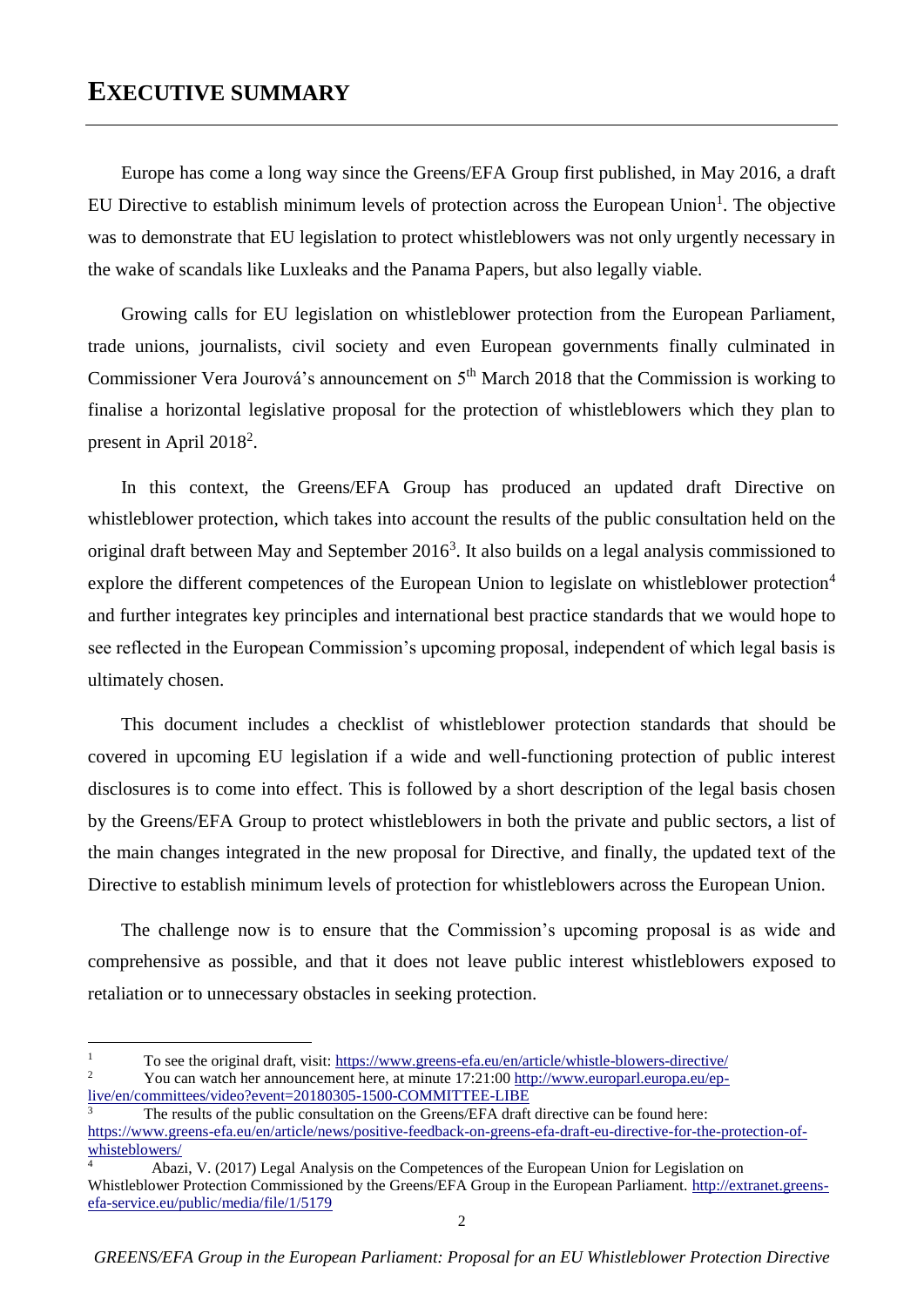# **BEST PRACTICE STANDARDS FOR FUTURE LEGISLATION ON WHISTLEBLOWER PROTECTION**

With our original draft Directive proposal and this amended version, (see main changes below) we aim to provide a solid foundation on which the European Commission can build to strengthen its own efforts towards an EU Directive on the protection of whistleblowers, as it is the only EU institution with the competence to propose a legislative initiative.

Notwithstanding the choice of legal basis for a possible EU law on the protection of whistleblowers, the following best practice standards – all of which are included in this Draft Directive and in the Greens/EFA Principles on Whistleblower Protection<sup>5</sup> – should be included in the proposal by the Commission if an EU law is to be in line with international best practice norms and procedures.

- **Both public and private bodies should be obliged to protect whistleblowers:** Waste, misconduct and corruption affect all sectors, and freedom of expression and freedom of information must also be protected in all sectors. This is why this proposal for a Directive is based on the protection of working conditions and specifically covers both current and former workers, including job applicants, trainees and apprentices, in all sectors of activity, public or private. It also extends protection to most persons in a "working" relationship, for example, the self-employed (e.g. consultants, free-lancers), interns, lawyers, board members, volunteers and entrepreneurs, in line with the interpretation of worker by the European Court of Justice. See **Article 2 and Article 3**.
- **There should be a broad definition of protected disclosure so that whistleblowers can report on wrongdoing and reveal information that is in the public interest:** Alerts should not be limited to purely illegal activities but should also cover other forms of misconduct or wrongdoing. Threats to the public interest that have occurred, are occurring, or are likely to occur should also be covered. Exclusive lists should be avoided, and instead indicative lists covering a wide range of examples should be put forward: environmental protection, health and safety, public finance, violations of human rights, corruption and fraud, discrimination, conflicts of interest, public safety, the functioning of the internal market, etc. See **Article 2 (c), Article 4.**
- **Whistleblowers should be protected in all fields of EU competence:** Issue-specific legislation should be avoided. For example, proposing legislation to only protect whistleblowers that report mis-spending of EU funds leaves out mis-spending of national funds, and all the other areas (environmental, social, health-related) as well.

1

<sup>5</sup> <https://efa.greens-efa.eu/en/article/news/principles-for-european-whistleblower-legislation/>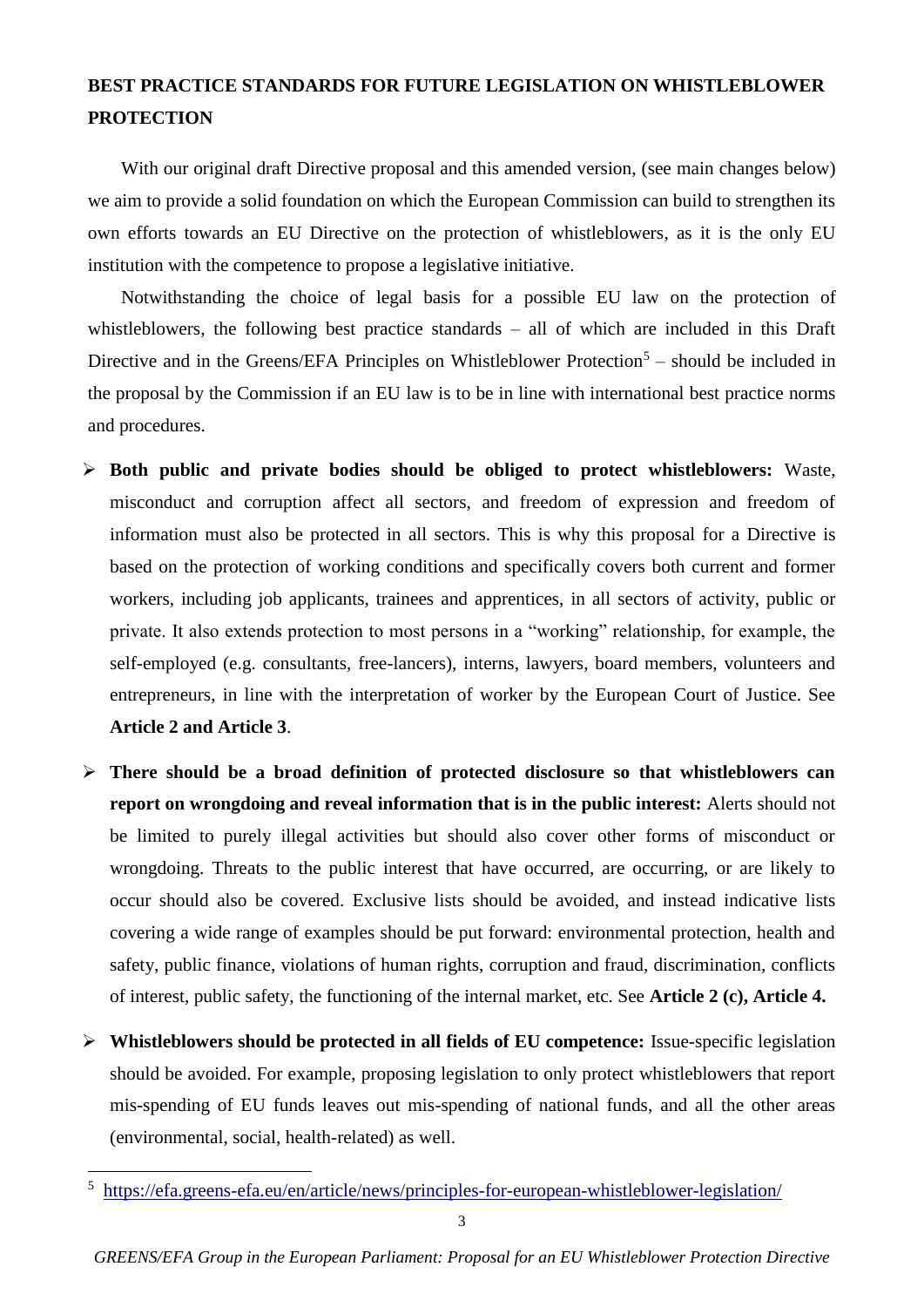- **Whistleblowers should be free to report both internally and externally:** We believe that whistleblowers should be protected no matter what their choice of reporting channel is, as long they reasonably believe that the disclosed information shows potential wrongdoing, a risk of harm or damage, or is information that is otherwise in the public interest. This applies whether or not the belief is correct or any perceived threat of harm actually materialises. In this Directive, we propose that it should be possible for whistleblowers to disclosure information either alternatively or cumulatively, and in various ways - internally within the workplace, externally to the competent authorities, parliamentarians and oversight agencies, trade unions and employers' associations, and also to the public through the media or non-governmental organisations. See **Article 4, Articles 5-8.**
- **Whistleblowers' reports should be quickly and seriously investigated:** Investigations into the issues raised by whistleblowers should be conducted independently and within the shortest timeframe possible, protecting also the rights of individuals that might be implicated by a disclosure. The whistleblower should be able to provide additional arguments and evidence throughout the investigation, and should be kept informed of the handling of the disclosure. See **Article 12**.
- **Whistleblowers should not suffer due to their disclosures:** Whistleblowers should be able to report information anonymously or confidentially and have their identity kept secret. They should be exempted from criminal and civil proceedings related to the disclosure as well as from other disciplinary measures or forms of reprisal (including dismissal, demotion, withholding of promotion, etc). In cases not otherwise protected under this Directive, whistleblowers should have access to a public interest defence. See **Article 2(e), Article 3(2), Article 11**, **Articles 14- 17** and **Article 20**.
- **Whistleblowers should not bear the burden of proof:** Whistleblowers who disclose inaccurate information in honest error should still be protected, and they should not have to prove that they acted in good faith. The only thing that matters is whether the information they revealed was in the public interest or whether it revealed wrongdoing or other misconduct. The employer must be the one that demonstrates that any measures taken against a whistle-blower are completely unrelated to the information revealed. See **Article 13**.
- **There should be sanctions for harassing whistleblowers, or their family or colleagues:**  Those who harass whistleblowers, their family or their close colleagues as a result of a disclosure, should be held liable. Actions taken against colleagues or family members as a result of the protected disclosure should be prohibited and sanctioned. See **Article 14(4), Article 18.**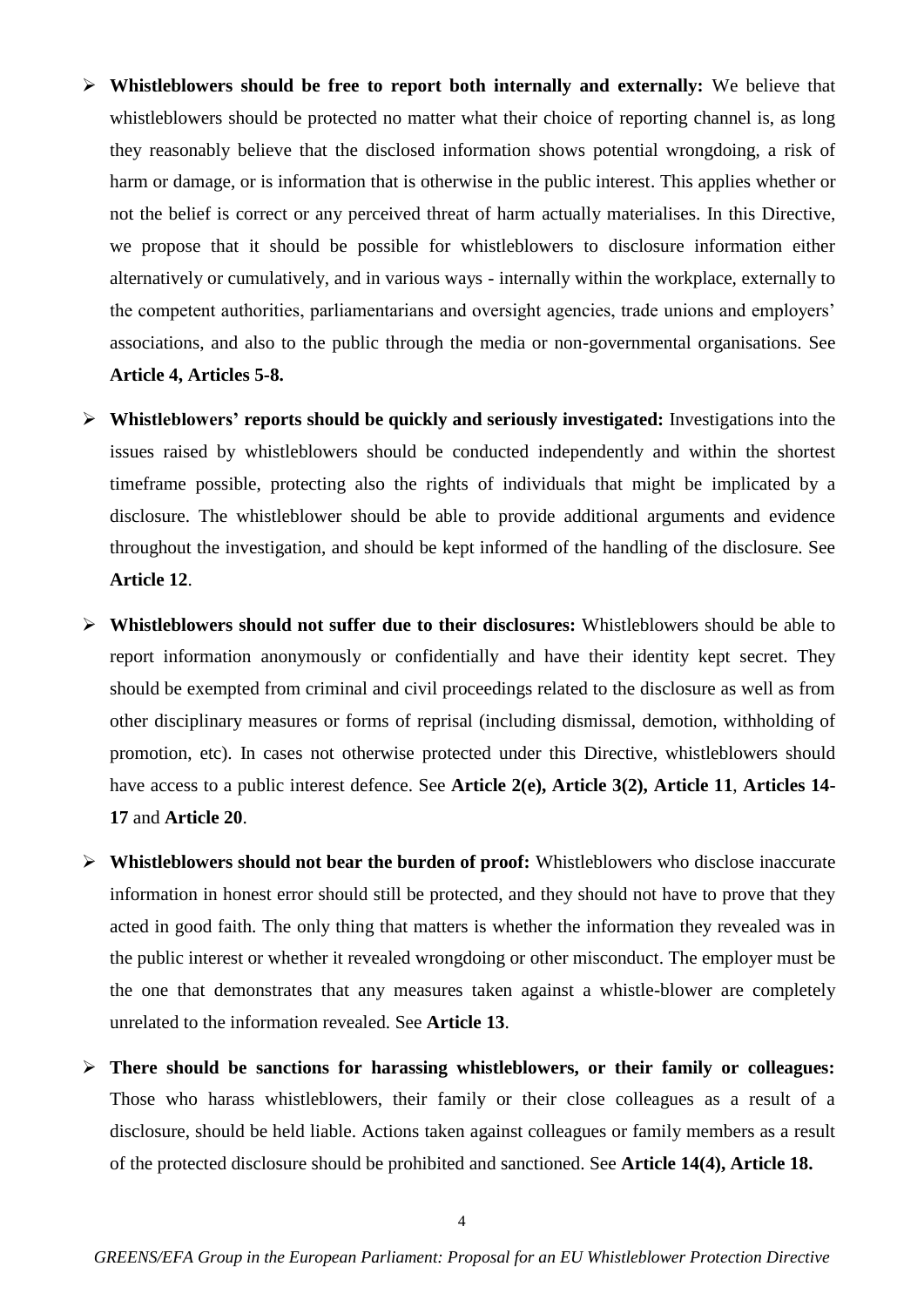- **Whistleblowers should be entitled to compensation and to legal and psychological support:**  Whistleblowers should have access to independent legal advice on their case and to an attorney, and they should be given psychological support and/or treatment if needed. Whistleblowers should also be able to claim compensation for any harassment suffered or for the loss of current or future livelihoods, if the damage occurred in retaliation for a protected disclosure. See **Article 9, Article 10** and **Article 21**.
- **Protected disclosures override secrecy regimes:** Regimes of trade secrets, official secrets and other classified information should not override protected disclosures. See **Article 22** and **Article 23**.
- **Independent Advice and Monitoring:** We also recommend the establishment of an independent body that monitors, provides advice and that shares reports on the application of the whistleblower protection Directive with relevant European Union institutions and bodies. See **Article 6(3)** and **Article 24**.

### **SUMMARY OF MAIN CHANGES FOLLOWING THE PUBLIC CONSULTATION**

- Provisions are grouped into Chapters for easier comprehension.
- The distinction and protection for both confidential and anonymous disclosures is clarified and the duty to maintain confidentiality is strengthened to ensure that:
	- a) those who disclose information anonymously can avail themselves of legal protection once their identity is known or is guessed.
	- b) consent to disclose the identity of a whistleblower is positively sought and granted;
	- c) where consent is not granted, a whistleblower's identity may only be disclosed by a court order granting permission for disclosure.
- Protected disclosure refers also to any "responsible person or party" (i.e. who would be legally or otherwise accountable for the information and/or for any harm or damage that the information revealed or could have prevented)
- The extra-territoriality of any information disclosed is not a bar to protection.
- Information subject to duties of confidentiality or secrecy can qualify for protection and in particular the EU Directive on Trades Secrets does not override the protection of whistleblowing in the public interest.
- The duties and responsibilities for those receiving, assessing, and investigating disclosures including regulatory and competent authorities - are strengthened. They must follow clear procedures to protect whistleblowers and to handle and act on the information properly, paying close regard to their duties of confidentiality and fairness.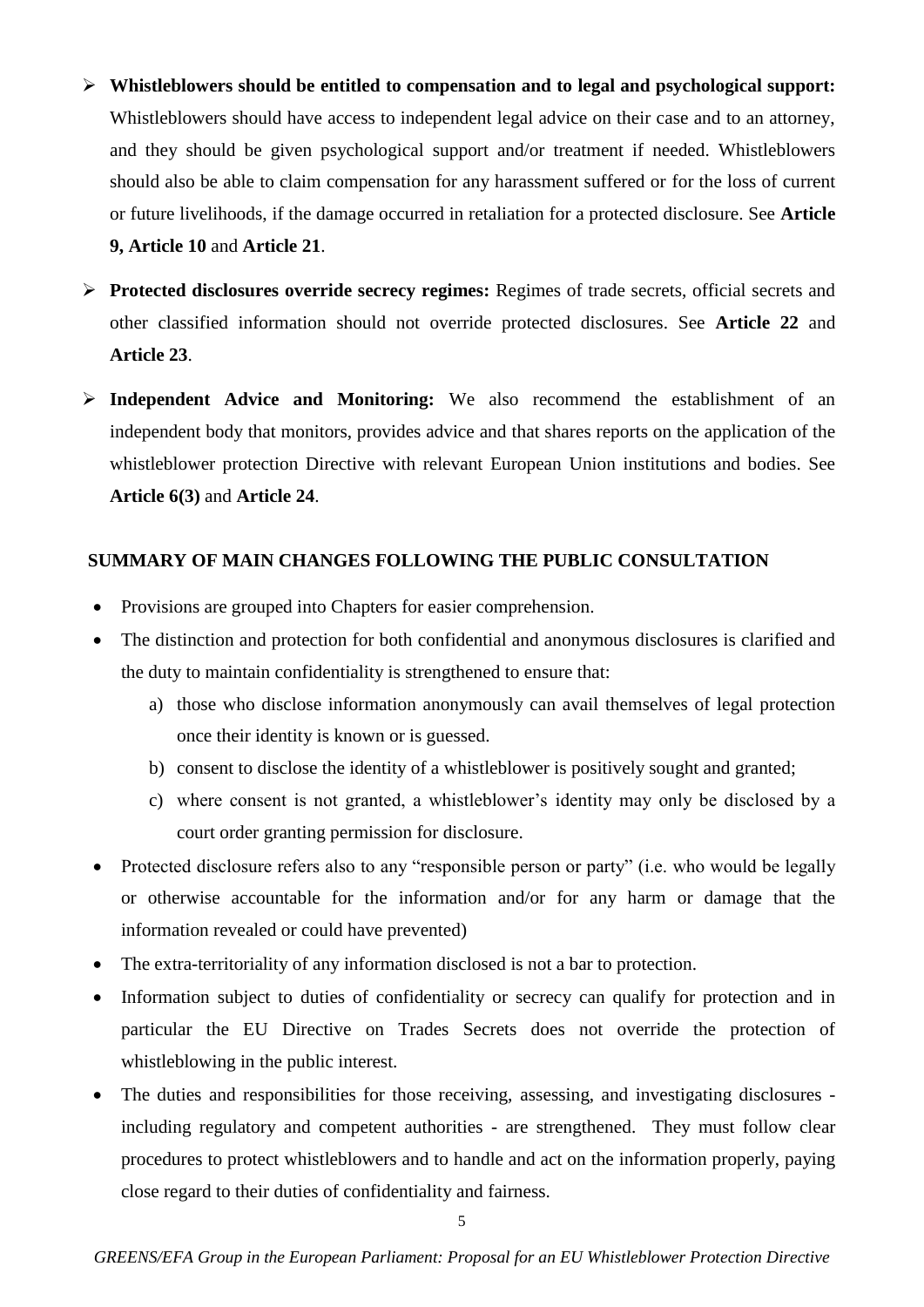- Provides possibilities for sanctions on organisations and competent authorities who fail to fulfil their duties and responsibilities to protect whistleblowers or who fail to act on the substance of a protected disclosure.
- Inserts a requirement for access to legally protected and independent, confidential advice for whistleblowers to ensure they can a) make an informed choice on how to raise a concern to ensure it is addressed b) understand their legal position c) seek representation should they suffer unfairly for having made a disclosure.
- Inserts more specific protection for public interest disclosures with respect to official secrets, national security, military secrets or other classified information and a framework to ensure genuinely classified information can be handled sensitively and appropriately.
- Adds a reference to the need to include a public interest defence for all disclosures not otherwise covered by the Directive.

# **THE GREENS/EFA CHOICE OF LEGAL BASIS: PROTECTION OF WORKING CONDITIONS**

There is a legal basis in EU primary law to provide the widest personal scope and highest level of protection for whistleblowers. Namely, Art 4(2)(b) in conjunction with Art 151 and 153(2)(b) TFEU support such protection, as evident from an in-depth legal analysis.

At the same time, we urge the European Commission to ensure that the legal basis finally chosen is the one that ensures the widest and strongest protections and that reflects the transversal and cross-sectoral impact of whistleblowers' revelations on the public interest. Limiting whistleblower protection to a narrow sector or to a small number of people would defeat the whole purpose of EU-wide protection. According to our analysis, Articles 151 and 153(2)(b) TFEU provide a clear and unambiguous basis for EU legislative action to empower employees from all sectors to report wrongdoing in a framework that provides legal certainty and a common minimum level of legal protection throughout the Union.

This legal basis is also based on the recognition that while the consequences of whistleblowing may be multifaceted, they almost always start within the context of the working relationship. It is also worth highlighting that whistleblowing is a manifestation of freedom of expression, but that, given the EU's lack of competence in this area, we could not use this as a basis for the current Directive, which is not intended to limit in any way the fundamental right to freedom of expression as provided for in the Charter of Fundamental Rights as well as in the European Convention on Human Rights.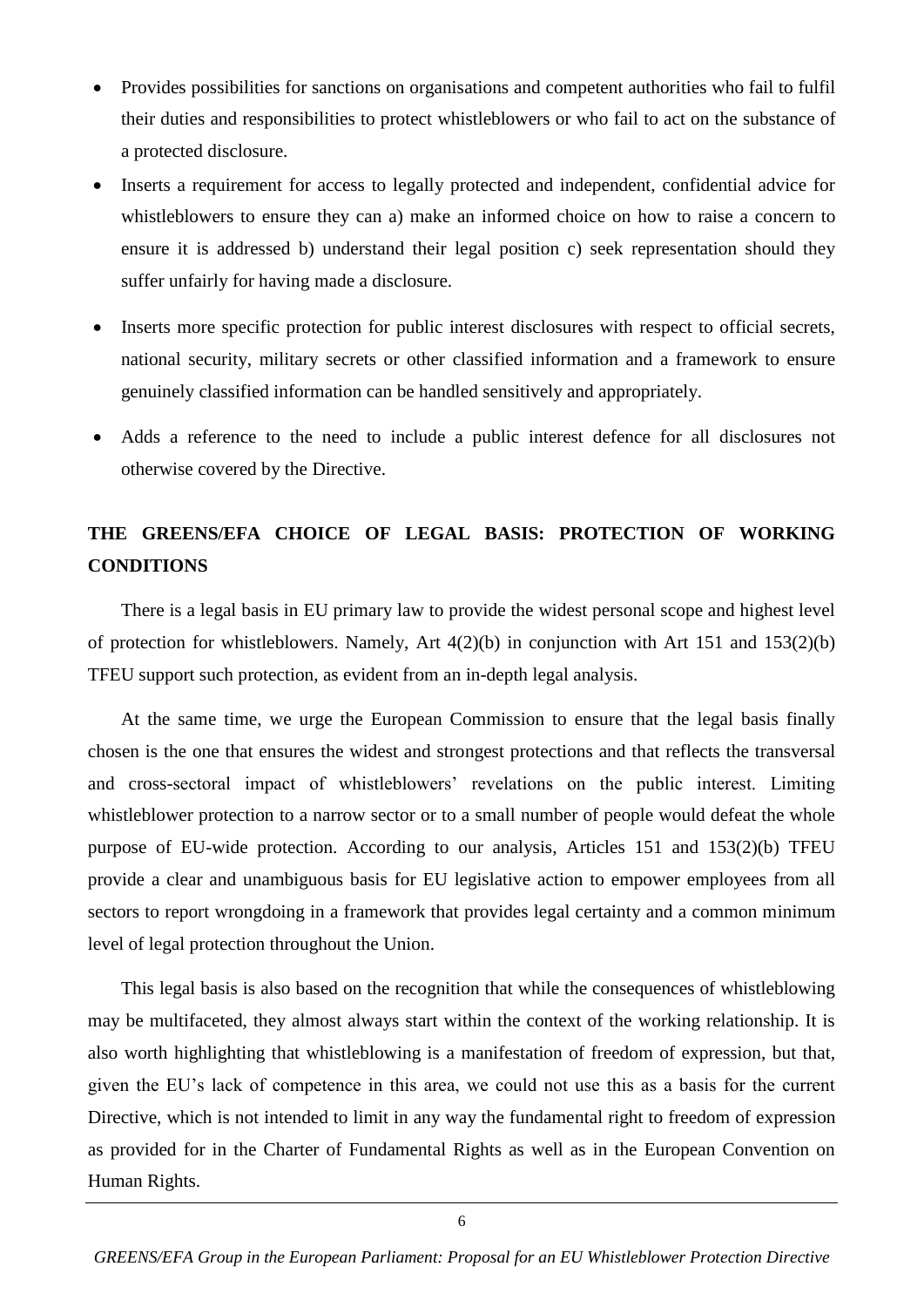# **GREENS/EFA PROPOSAL FOR A DIRECTIVE ON WHISTLEBLOWER PROTECTION**

# Proposal for a

# DIRECTIVE OF THE EUROPEAN PARLIAMENT AND OF THE COUNCIL

Establishing minimum levels of protection for whistleblowers

# THE EUROPEAN PARLIAMENT AND THE COUNCIL OF THE EUROPEAN UNION,

Having regard to the Treaty on the Functioning of the European Union, and in particular Article 4(2)(b) in conjunction with Articles 151 and 153(2)(b) thereof,

[Having regard to the proposal from the Commission]

### Whereas:

- 1. Whistleblowers play an essential role in exposing corruption, fraud, mismanagement and other wrongdoing that threatens public health and safety, finances and financial integrity, human rights, the environment, and the rule of law.
- 2. Whistleblowers who report or expose misconduct, wrongdoing, fraud or illegal activity often do so at a high personal and professional risk of being dismissed, sued, boycotted, arrested, threatened or victimised and otherwise discriminated against in a variety of other ways, despite the clear value of their actions in contributing to a vibrant democracy and protecting the public interest.
- 3. The right of citizens to report wrongdoing and reveal information that is in the public interest is a practical manifestation of the right of freedom of expression as enshrined in Article 11 of the Charter of Fundamental Rights, and it is essential to ensure the principles of transparency, integrity and accountability.
- 4. Since 2013, the Parliament has consistently and continuously called on the Commission to consider and propose legislation on whistleblower protection. In a Resolution of 23 October 2013 on 'Organised crime, corruption and money laundering: recommendations on action and initiatives to be taken', the European Parliament particularly called for the Commission, by the end of 2013, to submit a legislative proposal establishing an effective and comprehensive European whistleblower protection programme in the public and in the private sector to protect those who detect inefficient management and irregularities and report cases of national and cross-border corruption relating to EU financial interests and to protect witnesses, informers,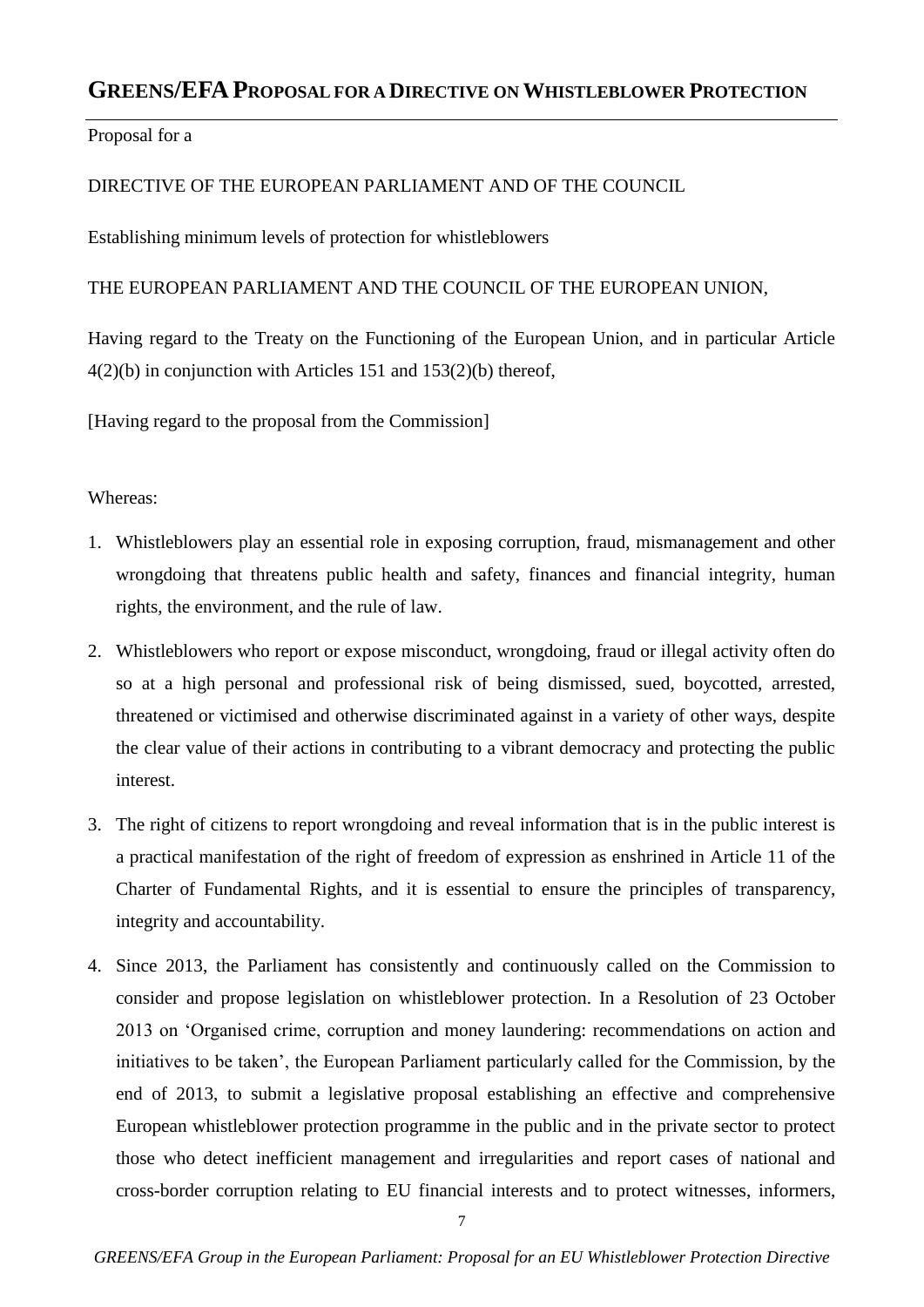and those who cooperate with the courts, and in particular witnesses testifying against mafiatype and other criminal organisations, with a view to resolving the difficult conditions under which they have to live (ranging from risks of retaliation to the breakdown of family ties or from being uprooted from their home territory to social and professional exclusion). In this Resolution, the European Parliament calls also on the Member States to put in place appropriate and effective protection for whistleblowers.<sup>6</sup>

- 5. In a Resolution of 12 March 2014 on the "US NSA surveillance programme, surveillance bodies in various Member States and their impact on EU citizens' fundamental rights and on transatlantic cooperation in Justice and Home Affairs" the European Parliament called on the Commission to examine the possibility for a legislative proposal establishing an effective and comprehensive European whistleblower protection. The Parliament called for protection of disclosure of wrongdoing, including corruption, criminal offences, breaches of legal obligation, miscarriages of justice and abuse of authority, in line with the provisions of different international (UN and Council of Europe) instruments against corruption, the principles laid out in the PACE Resolution 1729 (2010), and the Global Principles on National Security and the Right to Information (the "Tshwane Principles")  $2013$ ;<sup>7</sup>
- 6. In a Resolution of 25 November 2015 on 'Tax Rulings and other measures similar in nature or effect', the European Parliament called on the European Commission to propose EU legislation to protect whistleblowers by June 2016 and condemned the fact that citizens and journalists can be subject to legal prosecution rather than legal protection when, acting in the public interest, they disclose information or report suspected misconduct, wrongdoing, fraud or illegal activity.
- 7. In a Resolution of 16 December 2015 aimed at bringing transparency, coordination and convergence to corporate tax policies in the Union, the European Parliament called on the European Commission to bring forward a legislative proposal offering Union-wide protection for whistleblowers who report suspected misconduct, wrongdoing, fraud or illegal activity to national or European authorities or, in cases of persistently unaddressed misconduct, wrongdoing, fraud or illegal activity that could affect the public interest, to the public as a whole. It recognised that since whistleblowers helped to mobilise public attention on the issue of unfair taxation, Member States should consider measures that will protect such activity since otherwise those workers who hold vital information will understandably be reluctant to come forward and therefore that information will not be made available.

1

<sup>6</sup> Point 14, [http://www.europarl.europa.eu/sides/getDoc.do?type=TA&reference=P7-TA-2013-](http://www.europarl.europa.eu/sides/getDoc.do?type=TA&reference=P7-TA-2013-0444&language=EN&ring=A7-2013-0307) [0444&language=EN&ring=A7-2013-0307](http://www.europarl.europa.eu/sides/getDoc.do?type=TA&reference=P7-TA-2013-0444&language=EN&ring=A7-2013-0307)

<sup>7</sup> Point 89, [http://www.europarl.europa.eu/sides/getDoc.do?pubRef=-//EP//TEXT+TA+P7-TA-2014-](http://www.europarl.europa.eu/sides/getDoc.do?pubRef=-//EP//TEXT+TA+P7-TA-2014-0230+0+DOC+XML+V0//EN) [0230+0+DOC+XML+V0//EN](http://www.europarl.europa.eu/sides/getDoc.do?pubRef=-//EP//TEXT+TA+P7-TA-2014-0230+0+DOC+XML+V0//EN)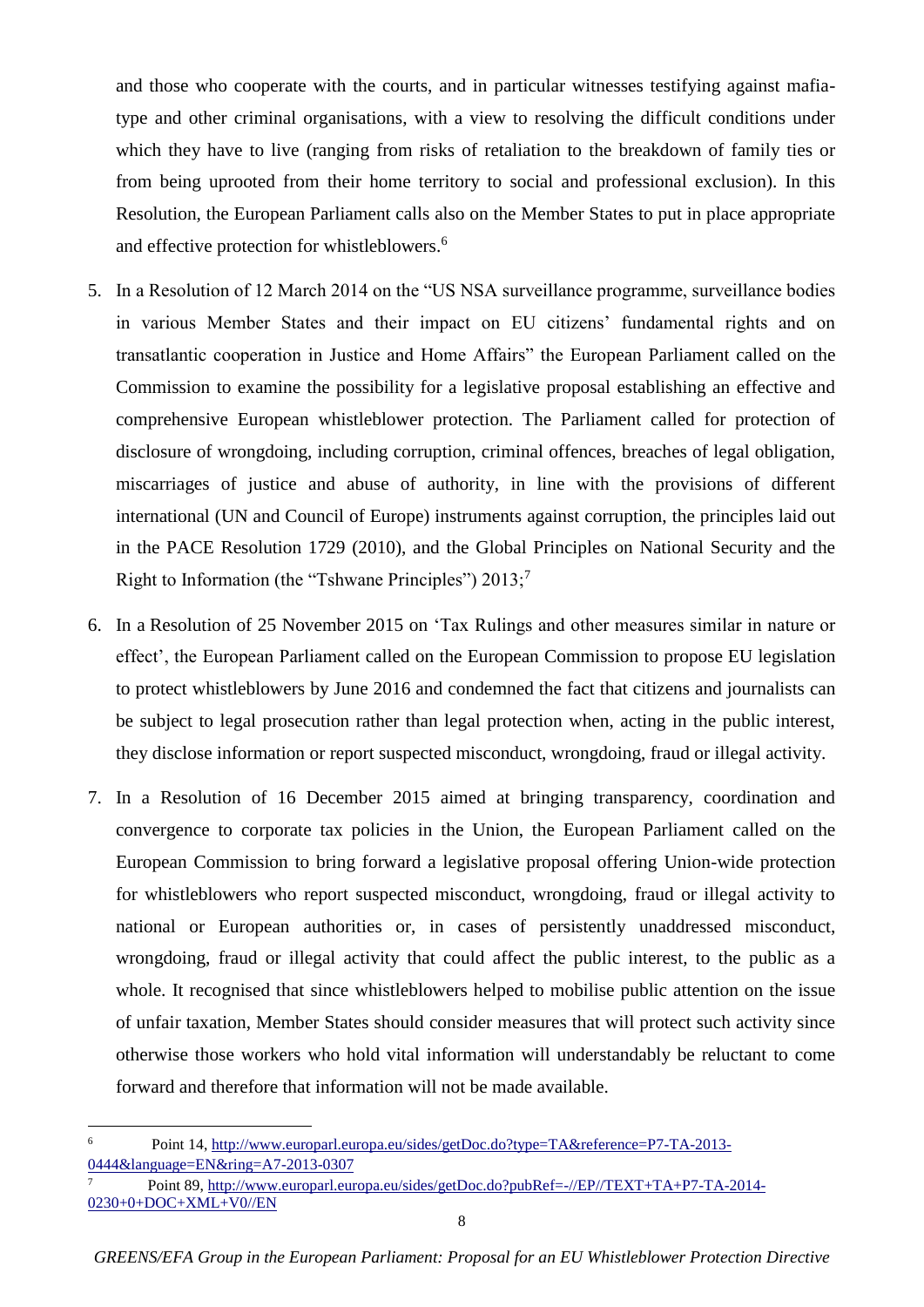- 8. In a Resolution of 14 February 2017, the European Parliament focused on the role of whistleblowers in the protection of EU's financial interests (2016/2055(INI). The Resolution emphasised that whistleblowing relating to the financial interests of the Union should include but not be limited to corruption, fraud, conflicts of interest, tax evasion and tax avoidance, money laundering, infiltration by organised crime and acts to cover up any of these. The European Parliament called for the establishment of an independent information-gathering, advisory and referral EU body, with offices in Member States which are in a position to receive reports of irregularities, as well as the creation of a special unit with a reporting line in the European Parliament. It also requested that the European Court of Auditors report annually on the role of whistleblowers in protecting the financial interests of the Union.
- 9. In a Resolution of 24 October 2017, the European Parliament called on the European Commission to implement rules by the end of 2017 to strengthen the protection of whistleblowers in order to address the gaps and inadequacies in the current levels of protection in EU member states (2016/2224(INI). The report highlighted the importance of anonymous reporting and emphasised the need to ensure that whistleblowers are still protected if they report directly to the public or the press. The European Parliament reiterated the importance of the role of whistleblowers in revealing serious breaches of the public interest, such as corruption, miscarriages of justice, tax avoidance, lack of protection for food safety or the environment and attacks on social, human or workers' rights and also called for the provision of legal and financial aid, psychological support and compensation for damages suffered by whistleblowers as a result of their disclosures.
- 10. In addition to Resolutions, some EU Regulations also indirectly address protection for whistleblowers. It has been specifically recognised that Regulation (EU) No 596/2014 of the European Parliament and of the Council of 16 April 2014 on market abuse (Market Abuse Regulation) and repealing Directive 2003/6/EC of the European Parliament and of the Council and Commission Directives 2003/124/EC, 2003/125/EC and 2004/72/EC<sup>8</sup> could act a basis for legislation on whistleblowing. The Market Abuse Regulation highlights the fact that whistleblowers may bring new information to the attention of competent authorities which assists them in detecting and imposing sanctions in cases of insider dealing and market manipulation. Furthermore, this Regulation notes that Member States should be allowed to provide for financial incentives for those persons who offer relevant information about potential infringements.

 $\frac{1}{8}$ 

OJ L 173, 12.6.2014, p. 1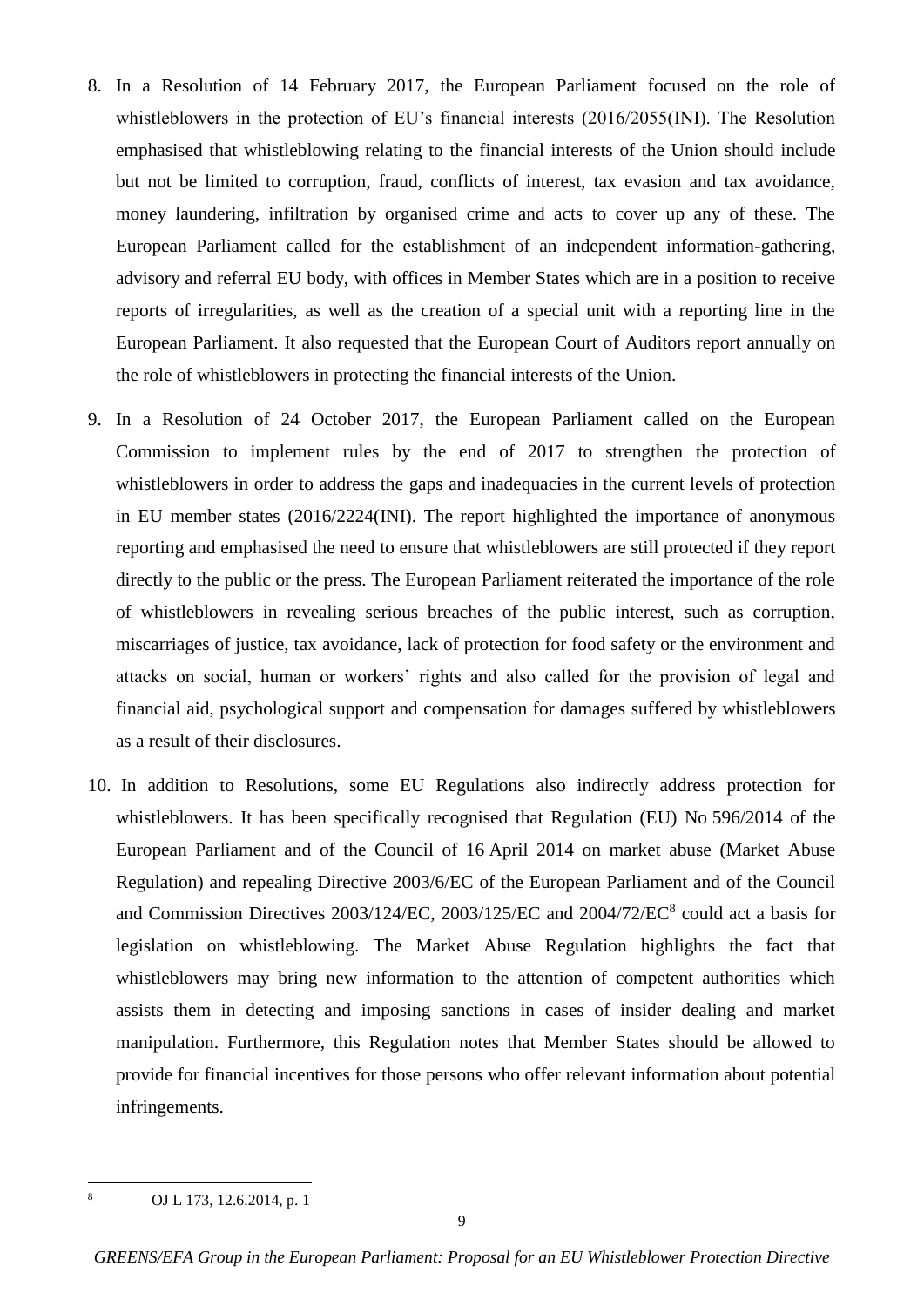- 11. Currently, significant variation exists between the ways in which different Member States provide, or fail to provide, protection for whistleblowers and as a result, workers both in the public and private sector who hold vital information, which can also be of relevance in another Member State, are understandably reluctant to come forward, meaning that important information is not being made available.
- 12. This Directive takes into consideration the Council of Europe's "Recommendation CM/Rec(2014)7 on the protection of whistleblowers" and notably the definition of whistleblower "as any person who reports or discloses information on a threat or harm to the public interest in the context of their work-based relationship, whether it be in the public or private sector".
- 13. This Directive takes into consideration the Directive 2016/943 of the European Parliament and of the Council of 8 June 2016 on the protection of undisclosed know-how and business information (trade secrets) against their unlawful acquisition, use and disclosure which includes an exception for whistleblowers disclosing trade secrets in the public interest.
- 14. This Directive is to apply without prejudice to the Regulation 2016/679 of the European Parliament and of the Council of 27 April 2016 on the protection of individuals with regard to the processing of personal data and on the free movement of such data (General Data Protection Regulation) which requires Member States to protect the fundamental rights and freedoms of natural persons, and in particular their right to privacy with respect to the processing of personal data.
- 15. This Directive does not prejudice any protection pertaining to freedom of expression, media freedoms and other protected disclosure regimes nor does it limit the right of individuals to report to competent authorities.
- 16. This Directive does not justify any reduction in levels of protection already achieved in individual Member States. Member States may introduce stronger protection insofar as the national legislation is compatible with EU law.
- 17. When implementing the measures transposing this Directive, Member States must respect the fundamental rights and observe the principles recognised in particular by the European Charter of Fundamental Rights.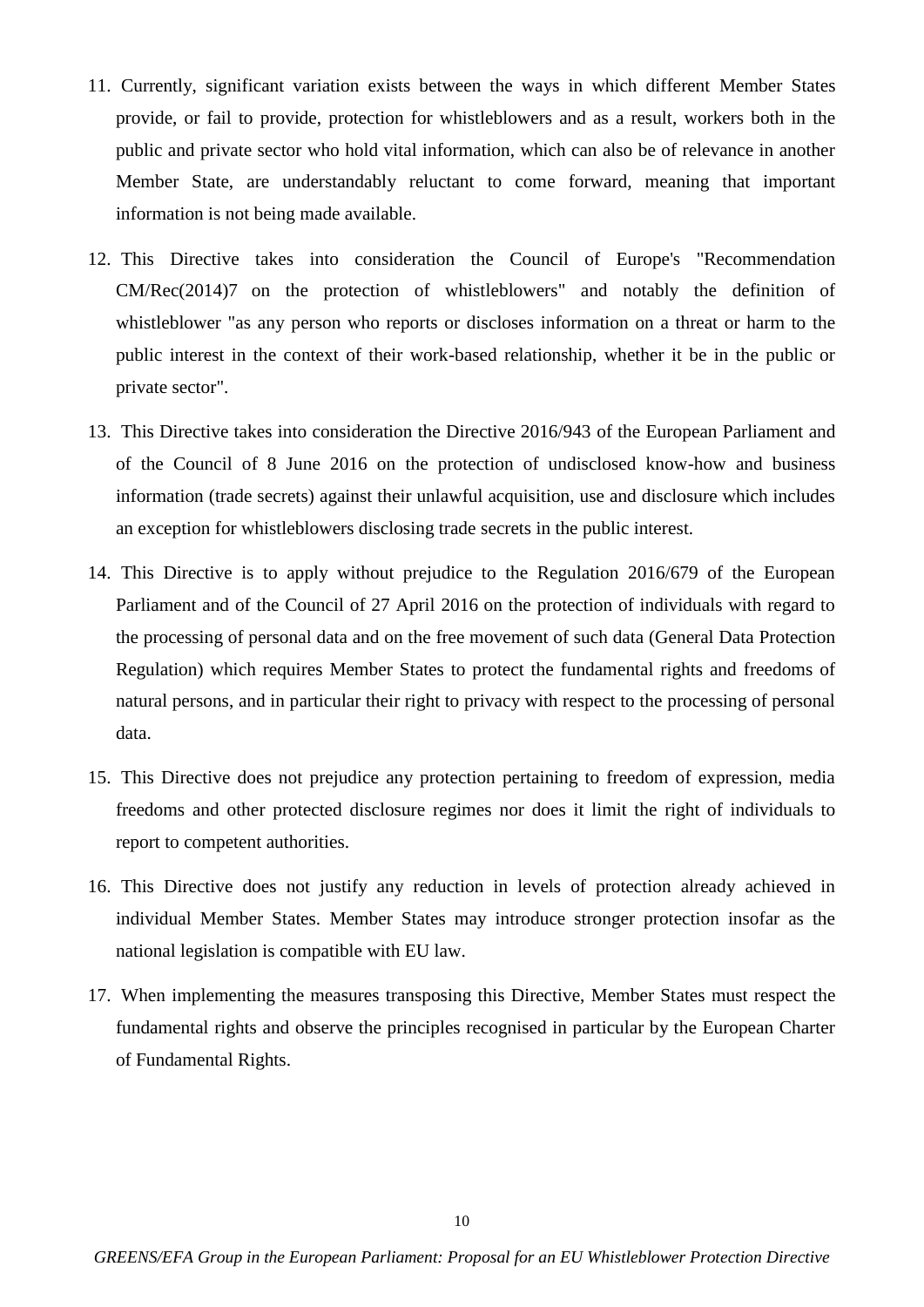### HAVE ADOPTED THIS DIRECTIVE:

# **Chapter I GENERAL PROVISIONS**

### Article 1

### **Purpose**

- 1. The objective of this Directive is to introduce minimum standards for the legal protection of whistleblowers as defined in this Directive.
- 2. Member States may introduce or maintain more favourable provisions for the protection of whistleblowers than those provided in this Directive.
- 3. The implementation of this Directive shall under no circumstances constitute grounds for a reduction in the level of protection of whistleblowers nor to the right to freedom of expression already afforded by Member States in the fields covered by this Directive.

### Article 2

### **Definitions**

For the purposes of this Directive, the following definitions shall apply:

- a) 'whistleblower' means any worker who discloses, attempts to disclose, or is perceived to have disclosed information, or to have provided supporting evidence, about suspected or actual wrongdoing, a risk of harm, or other information in the public interest in accordance with this Directive;
- b) 'worker' means any person employed, contracted or otherwise engaged in any activity related to the work of an employer, including but not limited to job applicants, trainees, apprentices, contractors, former employees, volunteers or as otherwise stipulated in EU law;
- c) 'protected disclosure' means any information as provided in this Directive and is disclosed by any means at the disposal of a worker in accordance with this Directive;
- d) 'employer' means any natural or legal person who employs, contracts or otherwise engages individuals to perform remunerated or unremunerated work-related tasks or who is responsible for the undertaking and/or establishment which does so;
- e) 'reprisal' means any adverse treatment or adverse consequence, whether resulting from an action or threatened action, or the concealment of an act, or an omission or failure to act, that is to the detriment of the worker, including but not limited to: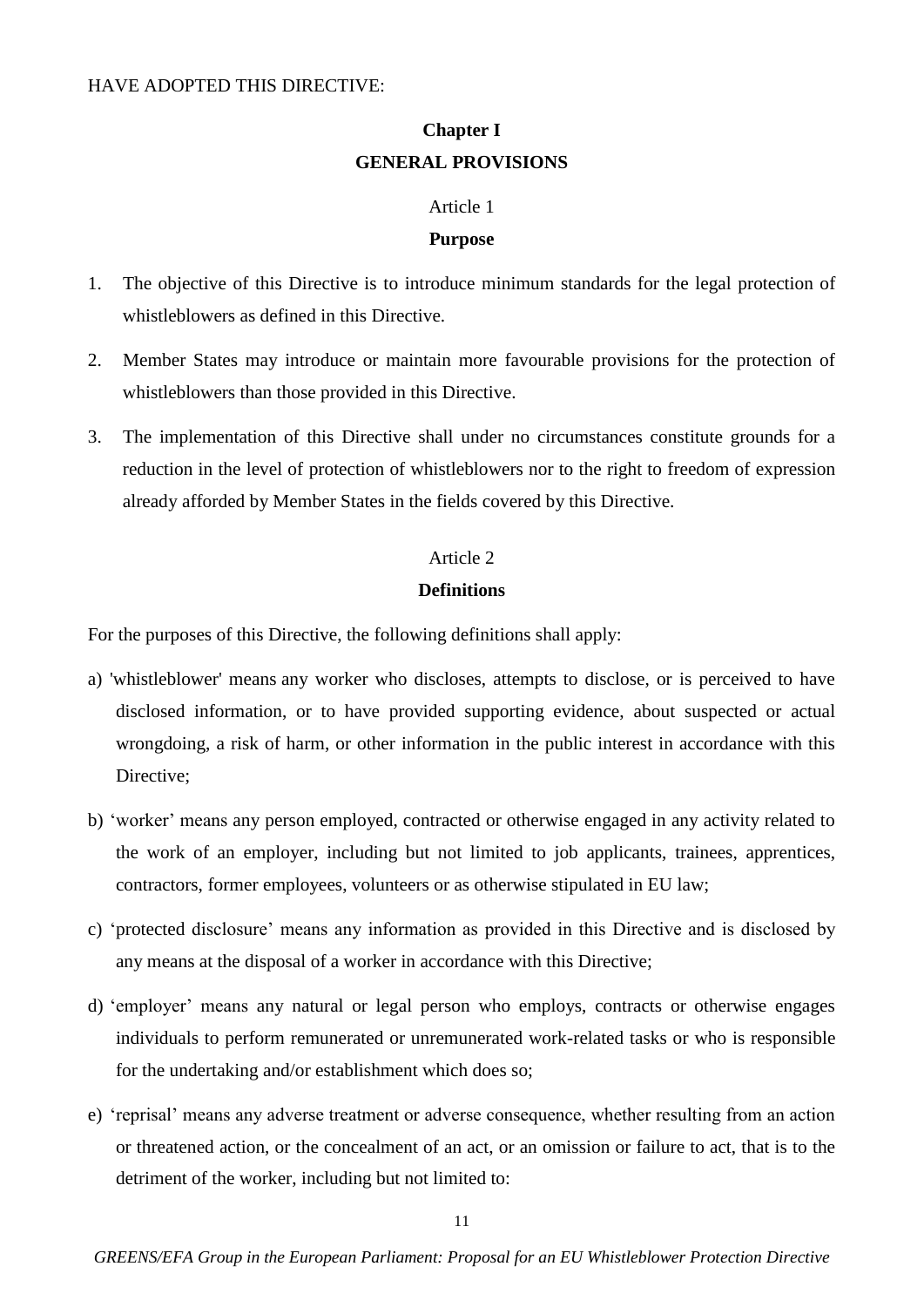- suspensions, demotions, lay-offs, transfers or dismissals;
- withholding of promotions, training or other career development opportunities;
- loss of benefits or status;
- transfer of duties, tasks, change of location of the workplace or of working hours;
- any disciplinary measure, reprimand or other penalty (including a financial penalty or suspension or revocation of a security clearance);
- coercion, intimidation, harassment, or discrimination
- specific litigation arising as a result of the protected disclosure.

### **Personal Scope**

- 1. This Directive shall apply to all workers in all sectors, public and private.
- 2. Member States shall protect workers from any unfair treatment or reprisals and provide civil and criminal immunities in accordance with this Directive.

### Article 4

### **Protected Disclosure**

- 1. Protection shall be granted for the disclosure of information, which in the reasonable belief of the worker making the disclosure shows potential wrongdoing, a risk of harm or damage, or is information that is otherwise in the public interest, whether or not the belief is correct or any perceived threat of harm materialises.
- 2. Protected disclosure tends to show but is not limited to the following:
	- a) a criminal offence that has been, is being or is likely to be committed;
	- b) a natural or legal person has failed, is failing or is likely to fail to comply with a legal or other regulatory obligation, other than one arising under the worker's contract of employment or other contract whereby the worker undertakes to do or perform personally any work or services;
	- c) a miscarriage of justice or a violation of human rights has occurred, is occurring or is likely to occur;
	- d) the health or safety of any individual has been, is being or is likely to be endangered;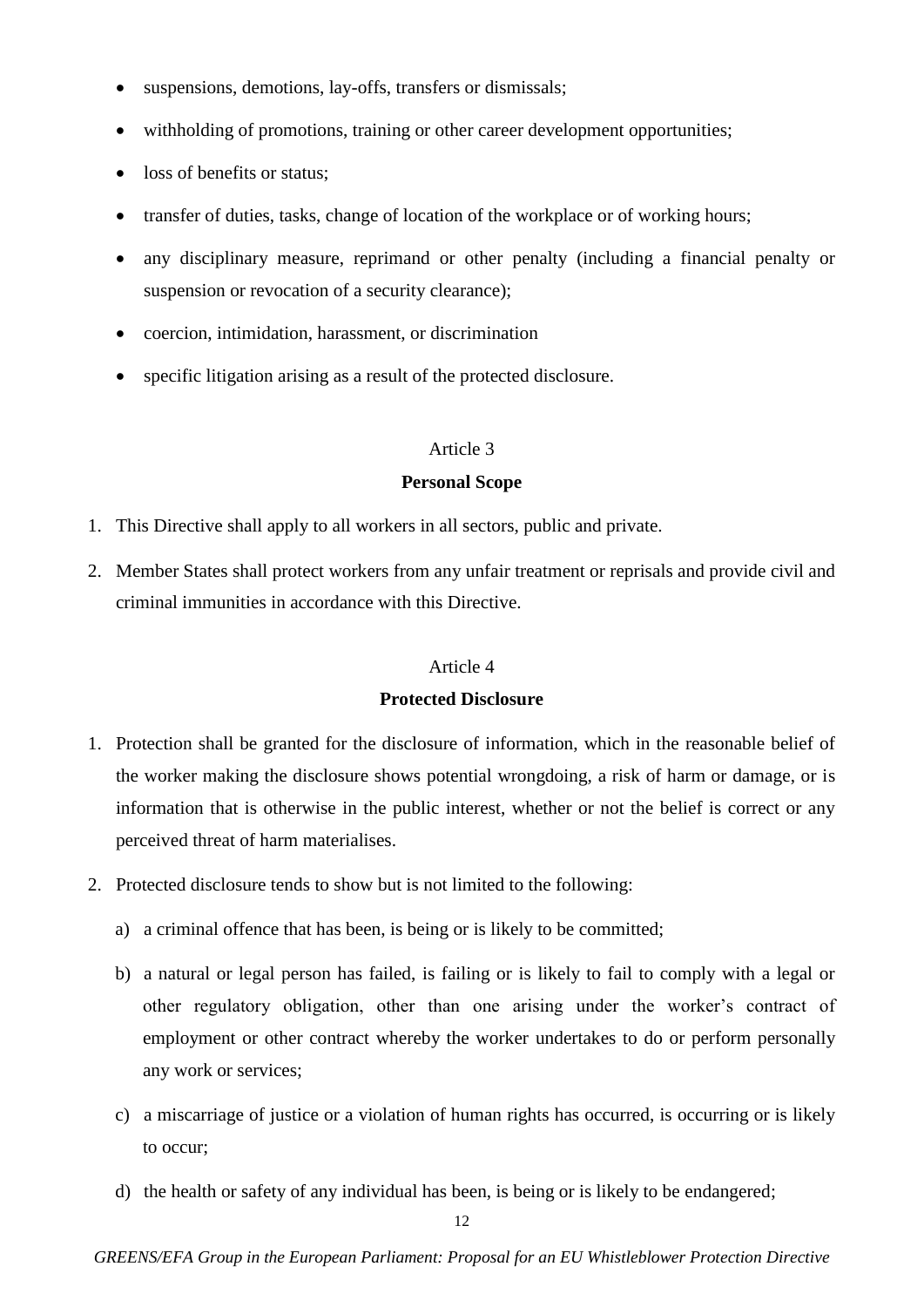- e) the environment, public health, public safety or the rights of consumers is being or is likely to be endangered or negatively affected or damaged;
- f) a detriment to public finances, or an unlawful or otherwise improper use of funds or resources of a public body, or of other public money, has occurred, is occurring or is likely to occur;
- g) an act or omission by or on behalf of a public body is oppressive, discriminatory, or grossly negligent, or constitutes gross mismanagement;
- h) information tending to show any matter falling within any of the preceding paragraphs has been, is being or is likely to be concealed or destroyed;
- i) information that provokes or contributes to discussions of public interest or informs public debate on matters of public interest.
- 3. A disclosure shall be made by any means at the disposal of the worker including but not limited to verbally, in writing, digitally or via a legal or trade union or professional representative.
- 4. For the purposes of subsection (2) it is immaterial whether the disclosure relates to a relevant wrongdoing or harm that occurred, is occurring or would occur in the same territory or country in which the whistleblower resides, or is working.

### **Chapter II**

# **PROTECTED DISCLOSURE CHANNELS, INSTITUTIONAL ARRANGEMENTS AND PROCEDURES**

### Article 5

### **Disclosures to Employers or Other Responsible Persons**

- 1. Member States shall ensure that recipients of disclosed information within the workplace shall include, but not be limited to:
	- a) Line-managers, superiors or representatives of the organisation;
	- b) Human resources, ethics officers, work councils or other bodies in charge of mediating conflicts at work, including conflicts of interest;
	- c) Internal financial oversight bodies within the organisation;
	- d) Disciplinary bodies within the organisation.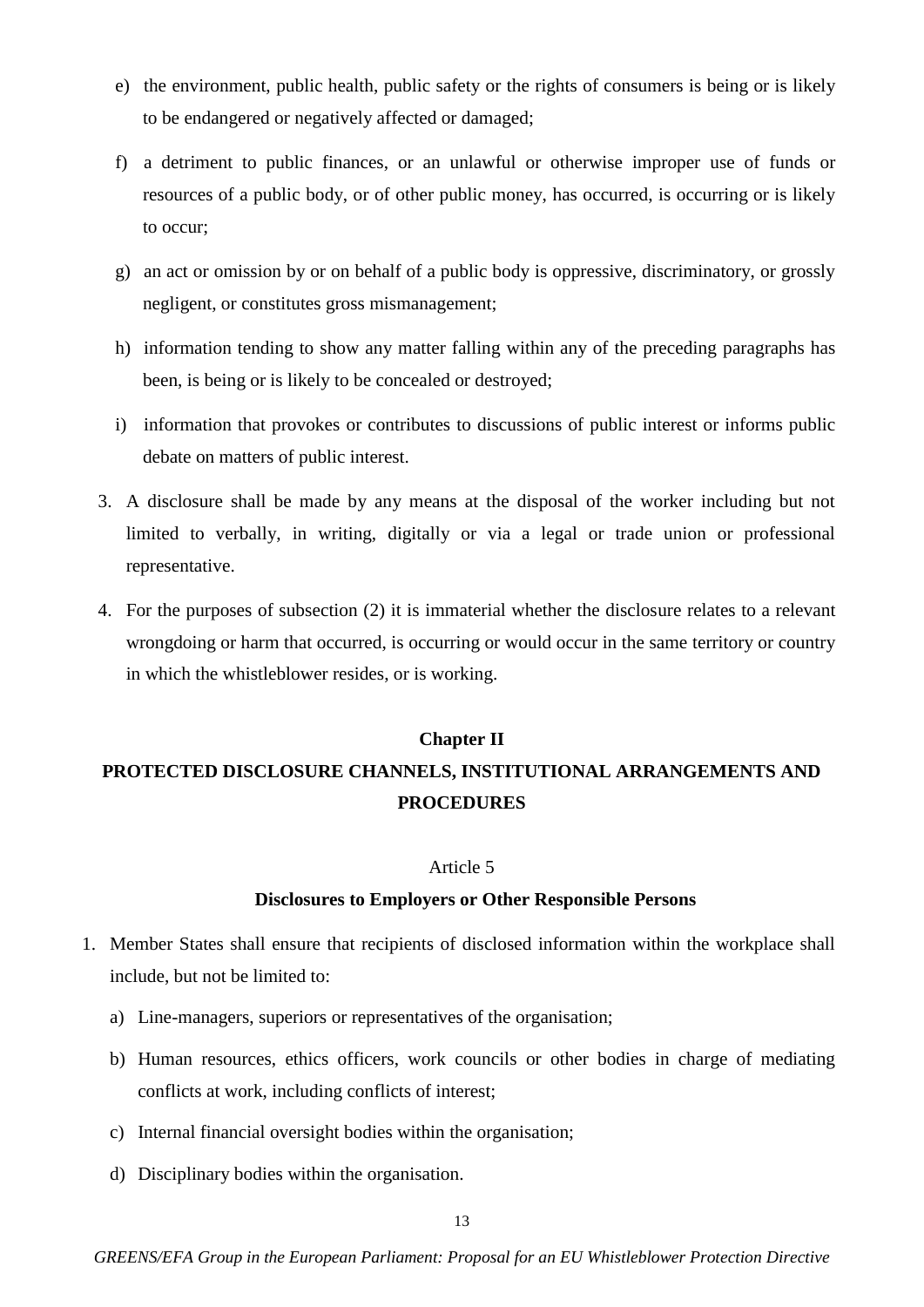2. Member States shall ensure the protection of workers who disclose the information directly to an employer other than his or her direct employer where there are multiple organisations or employers involved and the worker reasonably believes the information relates solely or mainly to the conduct of that person or organisation, or is a matter for which that person or organisation has legal responsibility. Any such disclosure shall be treated in the same way as a disclosure to an employer.

### Article 6

### **Disclosures to Regulators and Authorities**

- 1. Member States shall grant protection to whistleblowers if they disclose or report information to a regulatory body or other competent authority.
- 2. Regulators and other authorities shall include, but not be limited to, the following:
	- a) Competent agencies;
	- b) Law enforcement, including investigative authorities, such as police and prosecution authorities;
	- c) Oversight agencies including for example inspection bodies and state auditors;
	- d) Elected officials including Members of Parliament, parliamentary committees; or
	- e) Any other specialised agencies or commissions, such as ombudspersons, data protection authorities or any other body established to receive complaints.
- 3. Member States may consider the establishment of an independent whistleblower protection authority.

### Article 7

#### **Disclosure to Other Parties**

Member States shall provide protection to whistleblowers when the information covered in this Directive is disclosed to parties other than to the employer, other responsible person, or a competent or relevant authority, including but not limited to the following:

- a) Non-governmental organisations;
- b) Media, including social media;
- c) Trade unions, professional associations or bodies and any other officially recognised worker representative bodies.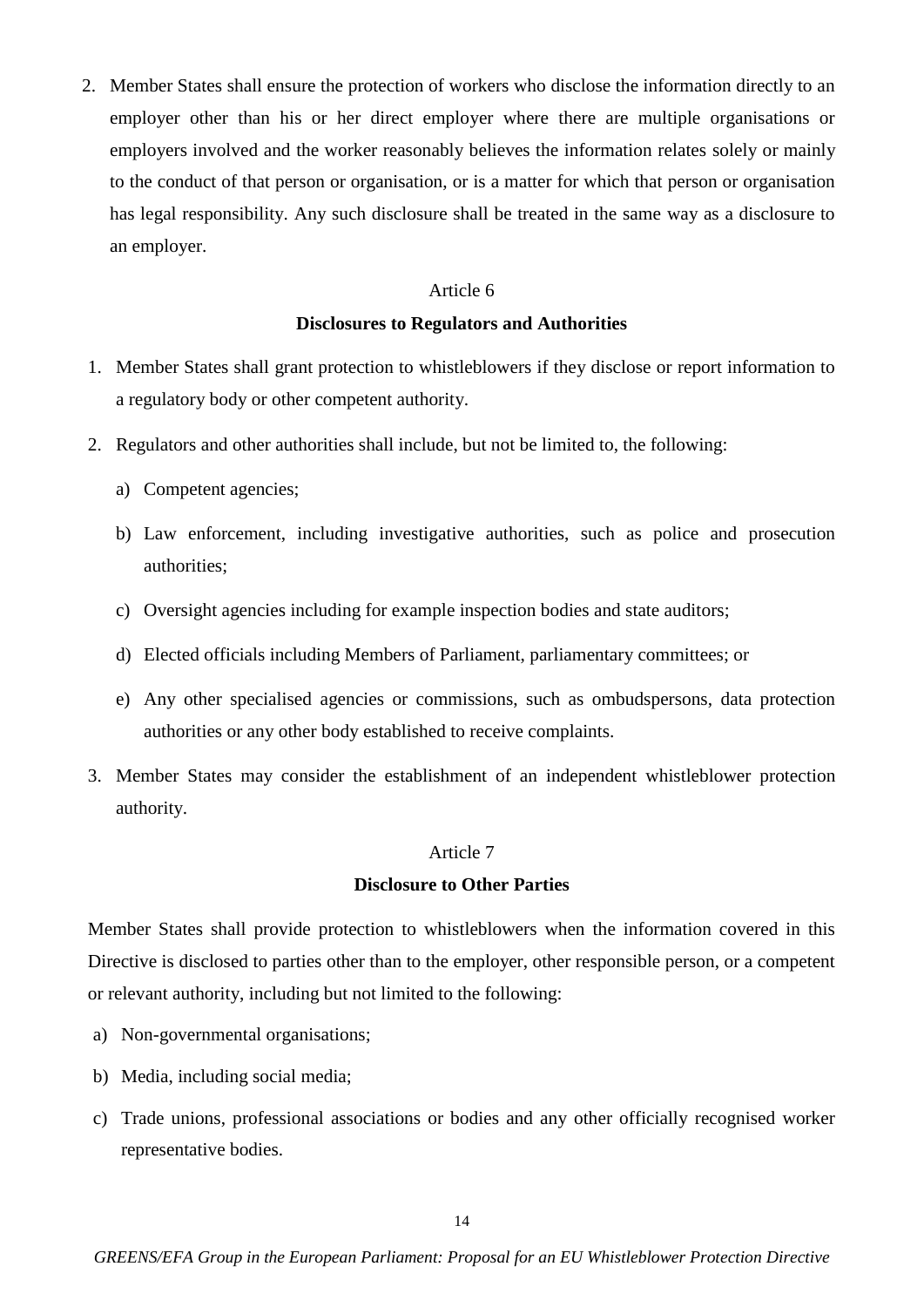#### **Disclosure channels**

A whistleblower may use the disclosure channels as provided in Articles 5, 6 and 7 of this Directive in a cumulative or alternative manner, without legal constraints or legal obligations for initial disclosure.

### Article 9

### **Independent Advice**

Member States shall ensure that whistleblowers:

- a) have access to independent and confidential advice, including legal advice from a lawyer, trade union representative or other relevant person or body.
- b) are legally protected for seeking such advice.

### Article 10

### **Institutional Arrangements and Procedures**

- 1. Member States shall provide for, set up or enhance institutional arrangements and disclosure mechanisms, including employer-based procedures to:
	- a) facilitate the disclosure of information in the public interest;
	- b) provide clear, strong and appropriate measures to protect whistleblowers, including the provision of legal, psychological and other relevant support where necessary; and
	- c) ensure action is taken on relevant information disclosed, including but not limited to the appropriate analysis of information received, the investigation of any material issues, and corrective or preventive action in relation to these.
- 2. Member States shall ensure that whistleblower regulations, mechanisms and procedures are available, accessible, visible and well understood by workers.
- 3. Member States may, to the extent that employment relations are regulated by collective labour agreements, provide that employer-based procedures can be negotiated in the framework of such agreements.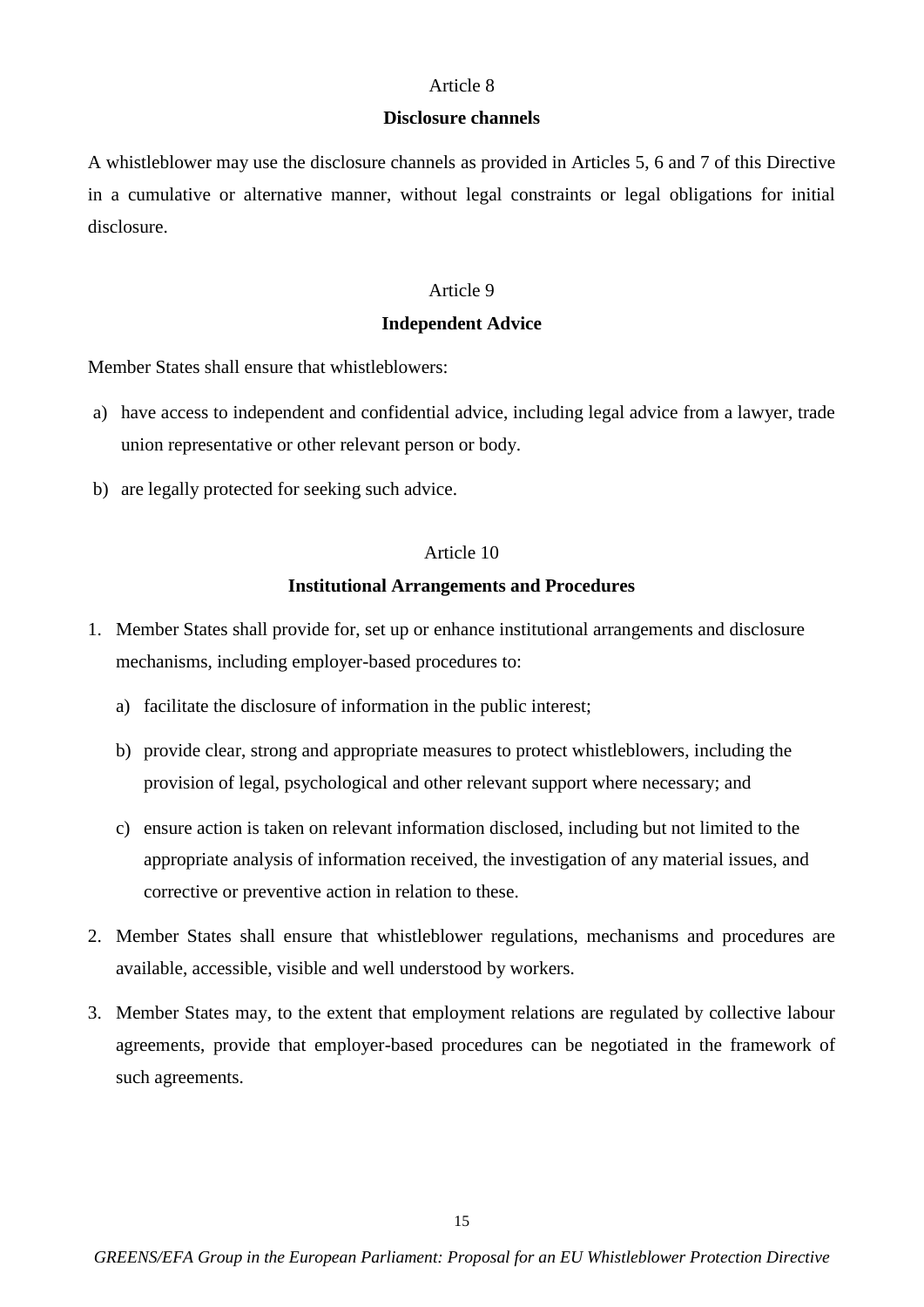#### **Confidentiality and Anonymity**

- 1. Disclosure mechanisms, including digital mechanisms, and institutional arrangements shall provide for safe, secure, confidential and anonymous disclosures.
- 2. Any person who learns of the identity of a whistleblower or any information that might identify a whistleblower who intends to make or who has made a protected disclosure anonymously, shall not disclose their identity or any information that might identify them to any other person without the consent of the whistleblower.
- 3. The obligation of confidentiality in paragraph (2) is guaranteed unless consent to disclose is sought and granted, or is ordered by a court.
- 4. Member States shall ensure that relevant regulatory and other competent authorities with the power to investigate disclosures have clear procedures for handling all disclosed information securely with due regard to confidentiality, including the basis on which such information can or shall be shared.

### Article 12

### **Requirements on Employers and Regulatory Bodies**

Member States shall provide for the independent, timely and thorough investigations of whistleblower reports, including the following minimum criteria:

- a) A duty on employers or other responsible persons, and regulatory or other competent bodies, to take preventive or corrective action in cases where a protected disclosure reveals that a risk or harm has occurred, is occurring or is likely to occur, in particular if the matter is serious or significant harm or damage has or may occur.
- b) The employer or competent authority shall be required to acknowledge receipt of a protected disclosure in writing to the whistleblower within five working days.
- c) The whistleblower shall be informed within 30 working days from receipt of the disclosure about the assessment of the information provided and whether any further action, including referring the matter to a body that is authorised and competent to investigate it, is envisaged, as well as information about investigation findings, or about any other action taken by the employer or competent authority.
- d) If the employer or competent authority does not provide this information within the legally specified times, it shall be required to inform the whistleblower in writing about the reasons for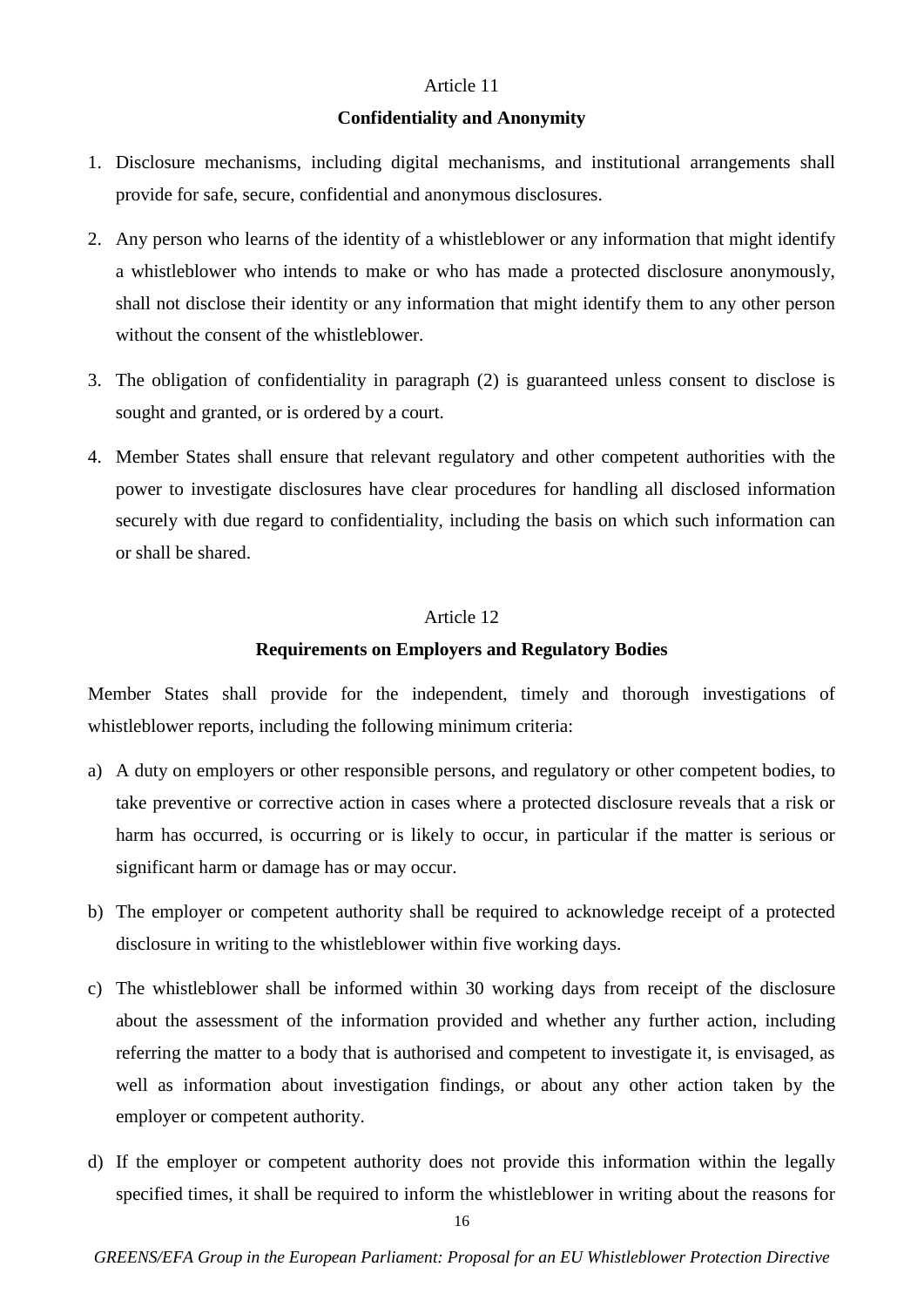its failure to do so and about any further or corrective action taken or contemplated.

- e) The whistleblower has the right to comment on the response of the employer or competent authority, request a review of the initial findings based on the original disclosure and any additional information that the whistleblower can provide, and for these comments and information to form part of the official record of the disclosure held by the employer or competent authority with due regard to the rights and protections set out in this Directive.
- f) This article is without prejudice to the whistleblowers' right to use other channels of disclosure as provided in the Directive.
- g) Subsections b) through e) do not apply where the recipient has no means of communicating with the source.

# **Chapter III PROTECTIONS, RIGHTS AND REMEDIES**

### Article 13

### **Burden of Proof**

Member States shall require the employer or other responsible person to demonstrate by clear evidence any claims or statements that a whistleblower's disclosure is purposefully dishonest, or is without any public interest value, and that any measures taken against a whistleblower are not in any way related to the disclosure.

### Article 14

#### **Protection from dismissal, administrative and disciplinary measures**

- 1. Member States must ensure that no employer or other responsible person, or regulatory body or other competent authority, is able to rely on a person's legal or contractual obligations in order to prevent that person from making a public interest disclosure or to penalise him or her for having done so.
- 2. Member States shall establish and implement the prohibition and sanctioning of any administrative or other disciplinary measure taken against any person if the reason or one of the reasons is that they made a protected disclosure.
- 3. Member States shall ensure that prohibited forms of reprisal include any act, threat or concealment of an act, or omission as defined in this Directive.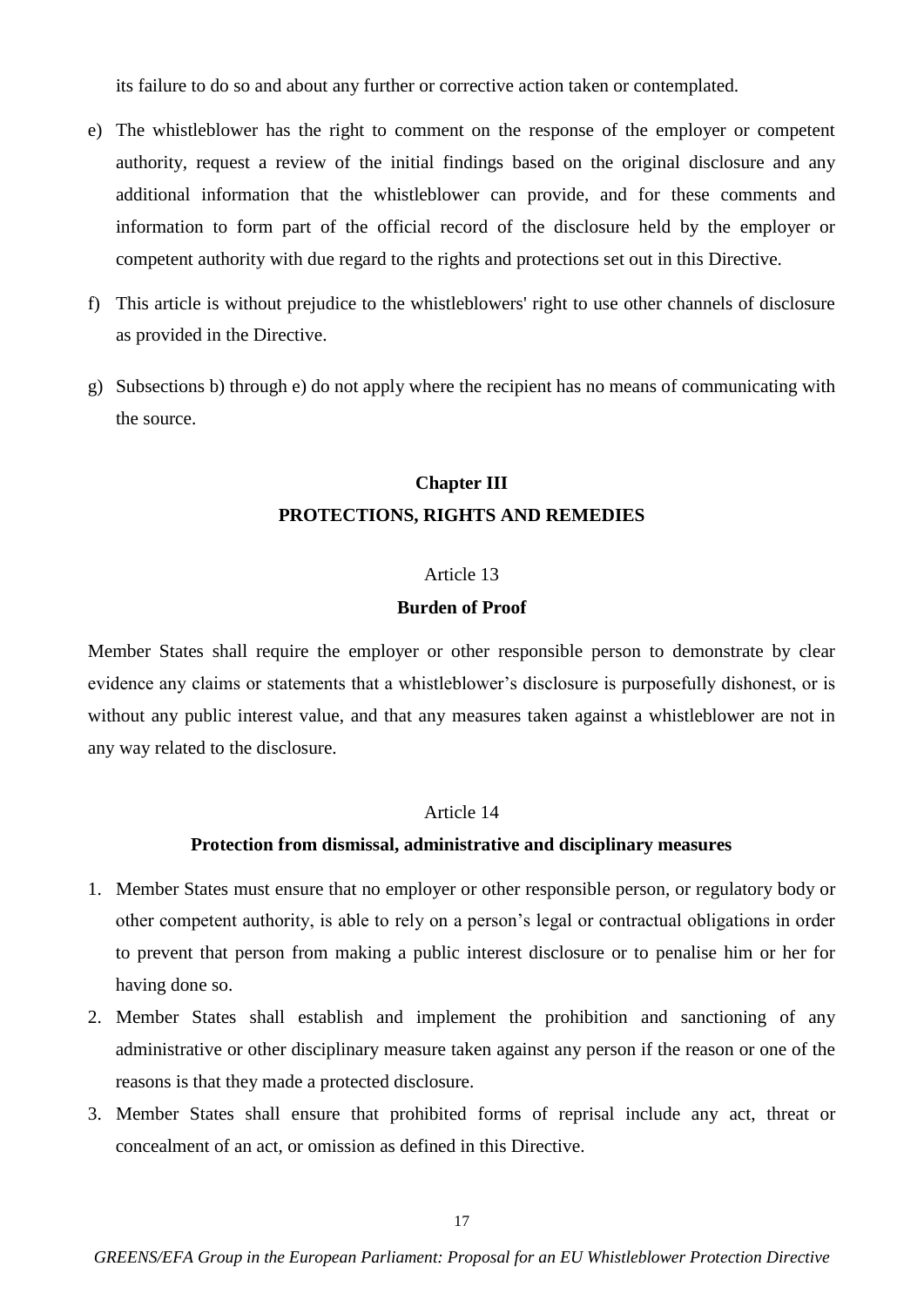4. Member States may ensure that any action taken against any individual in relation to the making of a protected disclosure, whether the disclosure is made by that person or someone else, could constitute prohibited reprisal.

#### Article 15

### **Immunity from Civil Liability**

Member States shall ensure that no cause of action in civil proceedings, including but not limited to attempts to claim for damages, defamation proceedings, claims with respect to property rights, including intellectual property, data protection or any other related civil matter, shall lie against a person in respect of making a protected disclosure, including for the disclosure of classified information, trade secrets or other confidential information or official secrets.

#### Article 16

#### **Immunity from Criminal Prosecution**

Member States shall ensure that no person shall be subject to criminal proceedings related to the making of a protected disclosure, including but not limited to prosecution for the disclosure of classified information, trade secrets or other confidential information or official secrets.

#### Article 17

### **Public Interest Defence**

Member States may ensure that when a whistleblower is subject to criminal or civil proceedings, or administrative sanctions, relating to their having made a disclosure of information not otherwise protected under this Directive, the law provides a public interest defence if the public interest in disclosure of the information in question outweighs the public interest in non-disclosure.

### Article 18

### **Rights of Persons Implicated**

Member States shall ensure that any findings or reports resulting from an assessment or an investigation of, or prompted by, one or more protected disclosure(s) does not unjustly prejudice any individual, whether directly or indirectly. The right to a fair hearing or trial shall also be fully respected.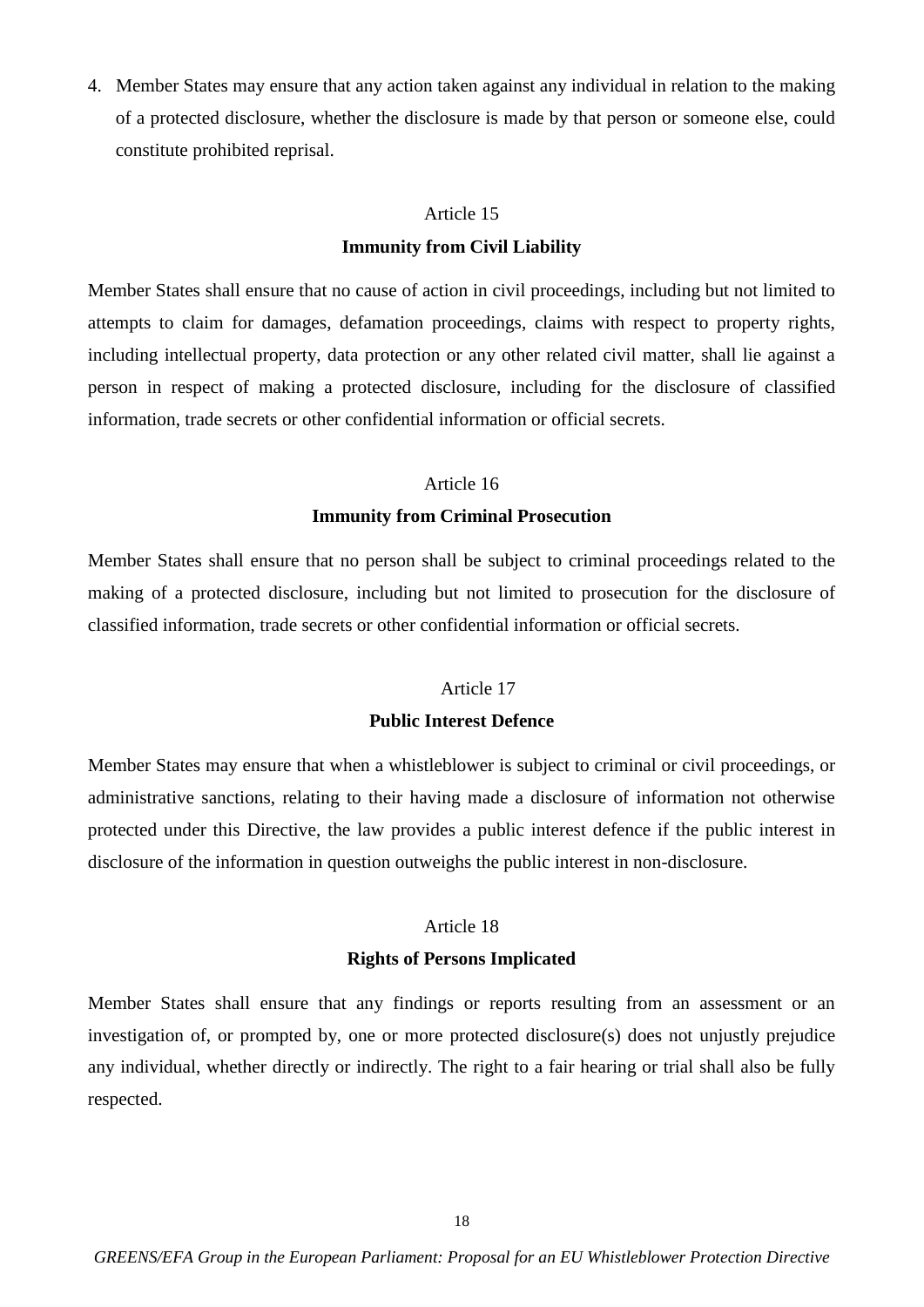### **No Waiver of Rights and Remedies**

- 1. The rights and remedies provided for under this Directive may not be waived or limited by any agreement, policy, form or condition of employment, including by any pre-dispute arbitration agreement.
- Any attempt to waive or limit these rights and remedies shall be considered void and unenforceable and may be subject to penalty or sanction.

# Article 20

### **Secure and Protected Procedures and Disclosure Mechanisms**

- 1. Member States shall ensure confidentiality throughout any disclosure procedure, including with respect to digital security, and shall ensure that a person to whom a protected disclosure is made, and any person to whom a protected disclosure is referred to in the performance of that person's duties, does not disclose to another person or make more widely available any information that might identify the person or persons making a protected disclosure.
- 2. The obligation of confidentiality in paragraph (1) is guaranteed unless consent to disclose is sought and granted, or is ordered by court.
- 3. Member States shall ensure that the relevant regulatory and other competent authorities with the prerogatives to investigate disclosures have clear procedures for handling all disclosed information securely with due regard to confidentiality, including the basis on which such information can or shall be shared.

### Article 21

#### **Remedies and Sanctions**

- 1. Member States may provide that any failure by a relevant regulatory body or other competent authority is actionable by the whistleblower in case of any loss or damage caused by such a failure.
- 2. Member States may provide that any relevant regulatory body or other competent authority, including any independent oversight body with powers to inspect or enforce regulations, has the authority to enjoin an employer from taking or continuing any retaliatory measures against any person who makes a protected disclosure according to the Directive;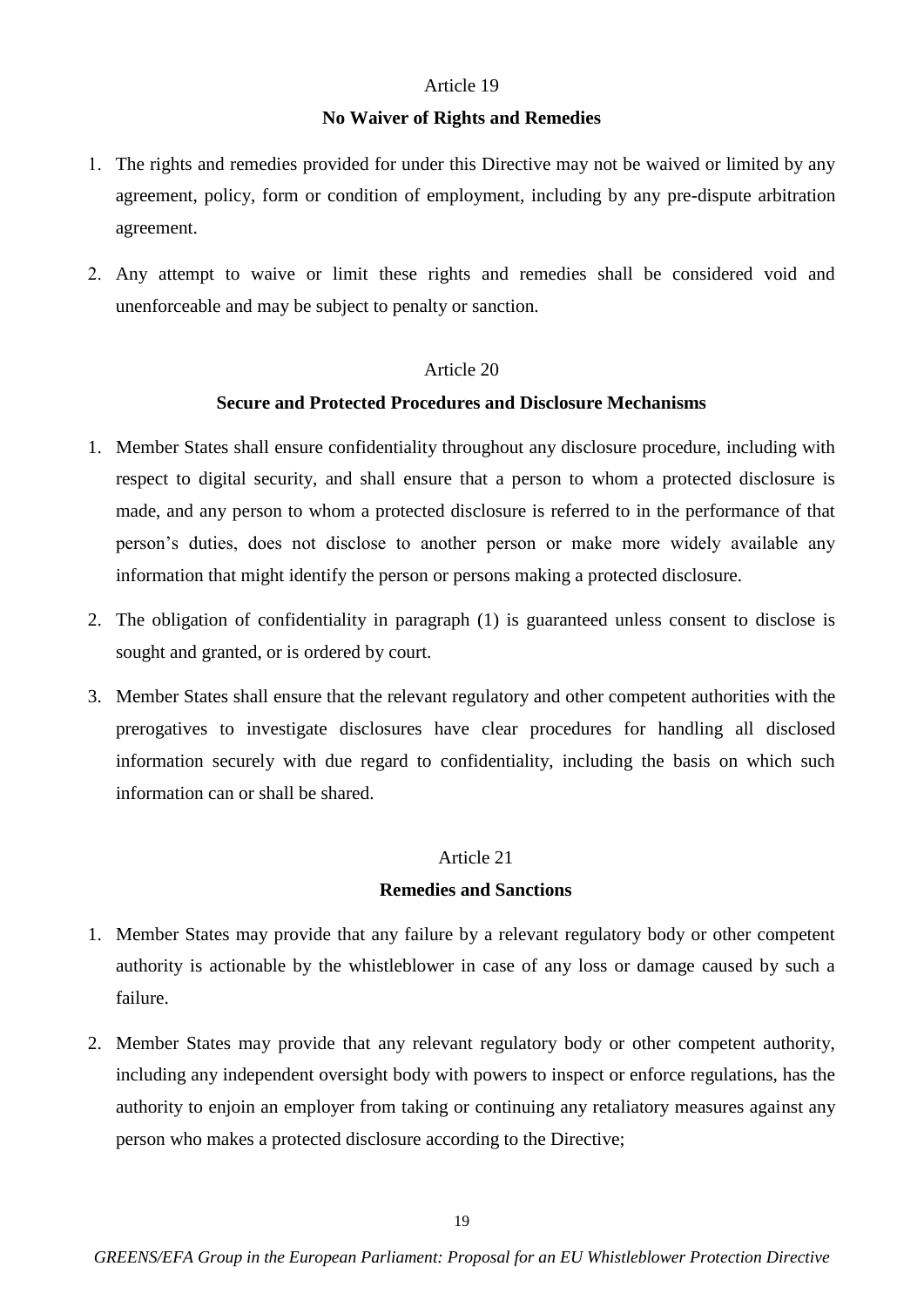- 3. Member States may provide that bodies referred to in paragraph (2) have the authority to require anyone within their regulatory or legal remit, including an employer or any other responsible person, to take remedial or restorative measures for any reprisal or prohibited action taken against a whistleblower, including but not limited to reinstatement; reassignment; and/or the payment of fees.
- 4. Member States may provide that bodies referred to in paragraph (2) have the authority and powers to take regulatory action and impose sanctions on any employer, organisation or other responsible person who:
	- a) is found to have taken retaliatory or unfair action against a whistleblower;
	- b) has failed to address substantive issues of concern raised in a fair and timely manner;
	- c) has failed to follow established procedures for reporting concerns, including maintaining confidentiality, handling information properly, and ensuring no adverse or unfair treatment is caused to those avail themselves of these procedures.
- 5. Member States may provide that individuals may appeal to a judicial authority any determination by any of the bodies referred to in paragraph 2 that there was no retaliation with respect to a protected disclosure and any failure to take or require that remedial or restorative measures be taken.
- 6. Member States may provide that where no relevant competent authority or body has the power to require an employer or other responsible person to take remedial or restorative measures for any reprisal or prohibited action taken against a whistleblower, a whistleblower can make a claim to a judicial authority for a full and appropriate remedy including compensatory damages.
- 7. Member States may provide that a cause of action exists for anyone who suffers a detriment, harm or damage, and sanctions may apply as a result of any failure to act on material public interest information or to respond to a whistleblower in a timely and appropriate manner.
- 8. Member States may provide that a failure to comply with confidentiality and anonymity requirements is actionable.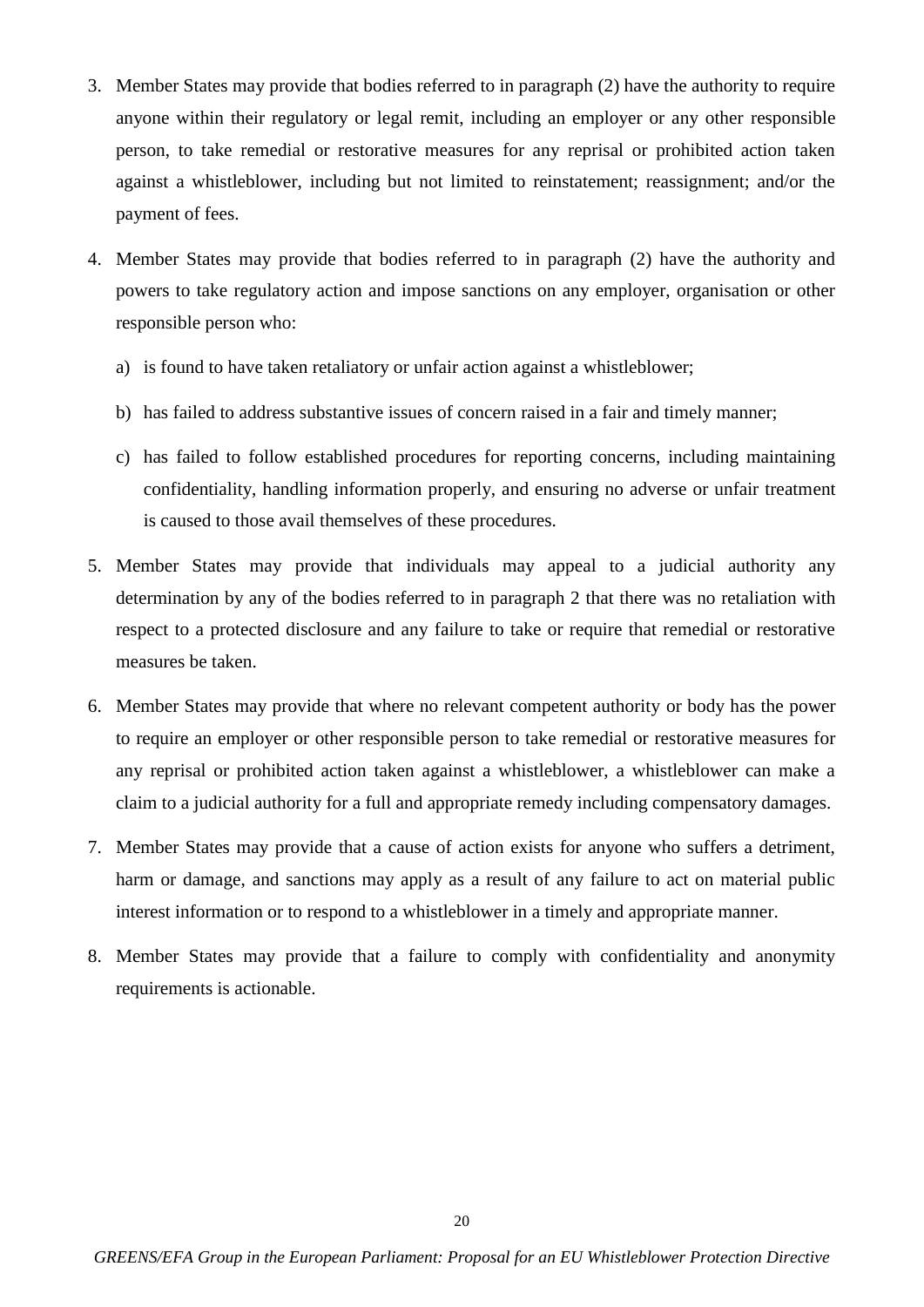# **Chapter IV NON-DISCLOSURE REGIMES**

### Article 22

### **Professional secrecy, trade secrets and other information subject to confidentiality**

Member States shall ensure that protected disclosures in accordance with this Directive include professional secrecy and other information subject to confidentiality as well as information defined as trade secrets or confidential business information by the Directive on the protection of undisclosed know-how and business information (trade secrets) against their unlawful acquisition, use and disclosure.

### Article 23

### **Official Secrets and Other Classified Information**

- 1. Member States may ensure that protected disclosures in accordance with this Directive include information defined as official secrets, including classified and sensitive information.
- 2. Member States may ensure that disclosures relating to matters of national security, official or military secrets, could be made to an autonomous oversight body that is institutionally and operationally independent from the security sector and other authorities from which disclosures may be made, including the executive branch, and which has the appropriate security clearance and the necessary investigatory powers to ensure access, including subpoena powers and the power to require that testimony is given under oath or affirmation.
- 3. Public personnel may be authorised to make protected disclosures to any independent oversight body that is established or to any other body competent to investigate the matter without first having to make the disclosure internally.
- 4. Member States shall ensure that protection is granted to whistleblowers informing the public only after they have notified the competent authority as defined above.
- 5. Member States may ensure protection from retaliation, including for public disclosures of information concerning wrongdoing, if:
- a) the whistleblower made a disclosure of the same or substantially similar information internally and/or to an independent oversight body or other competent body; and the body to which the disclosure was made refused or failed to investigate the disclosure effectively; or the whistleblower did not receive a reasonable and appropriate outcome within a reasonable and legally-defined period of time as set in this Directive;

21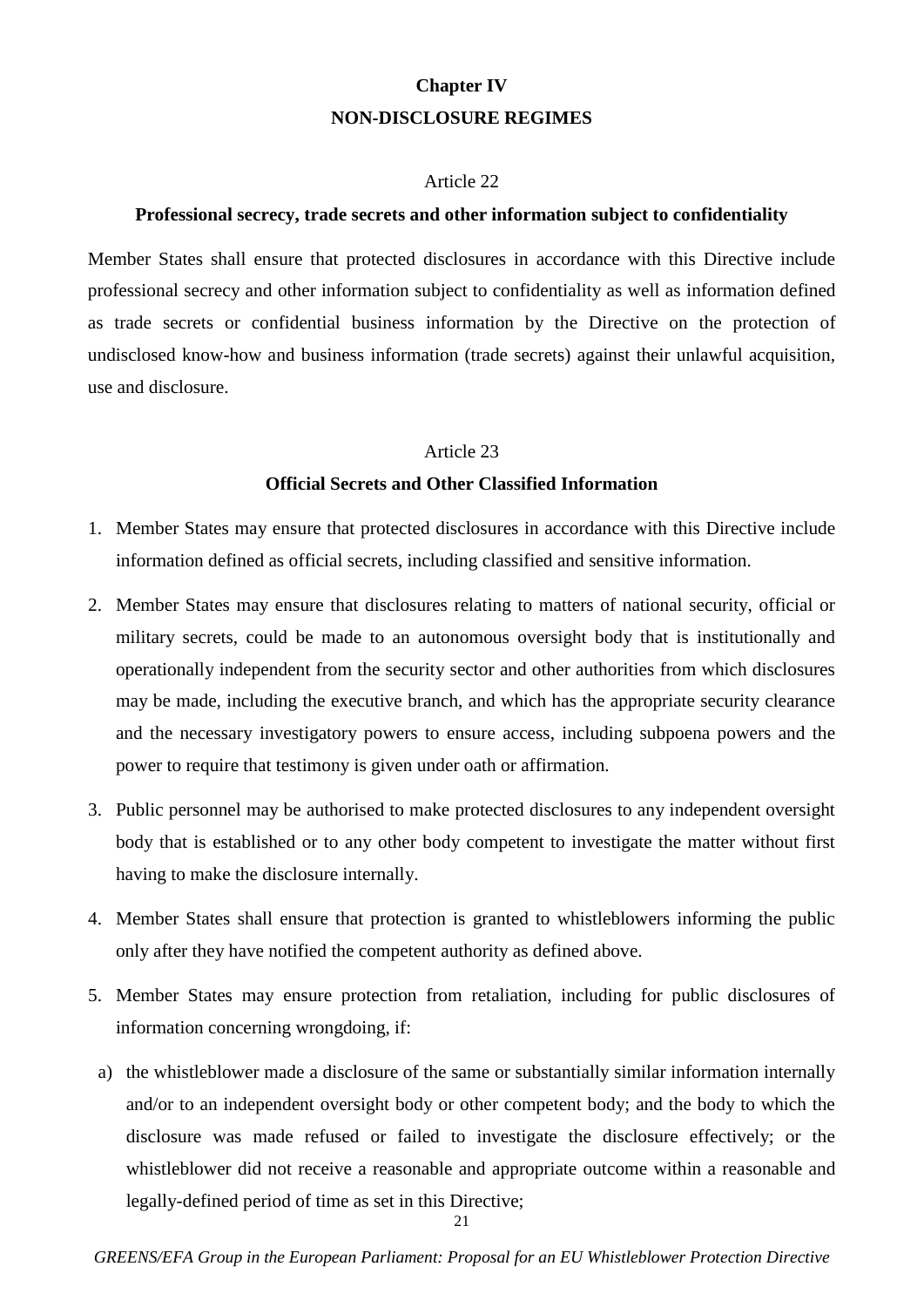- b) the whistleblower reasonably believed that there was a significant risk in making the disclosure internally and/or to an independent oversight body or competent authority including that this would result in the destruction or concealment of evidence, interference with a witness, or retaliation against the person or a third party;
- c) there was no established internal body, independent oversight or competent body to which a disclosure could have been made;
- d) the disclosure related to an act or omission that constituted a serious and imminent risk of danger to the life, health, and safety of persons, or to the environment, or to the person making the disclosure.

# **Chapter V MONITORING AND EVALUATION**

### Article 24

### **Reporting Requirements**

- 1. Member States may require that employers and relevant competent authorities submit to their centralised and independent authorities information on:
	- a) the number of reports lodged by whistleblowers;
	- b) the measures taken to protect whistleblowers;
	- c) follow-up action taken in response to the content of protected disclosures;
	- d) any other information in relation to the effectiveness of the handling of the reports.
- 2. The competent national authorities may provide this information to the relevant institutions and bodies of the European Union, especially the European Parliament and the Commission on a yearly basis and in a timely manner.
- 3. The European Union institutions will establish a central database to gather and make publicly available in an easily accessible, electronic manner, the information received by Member States.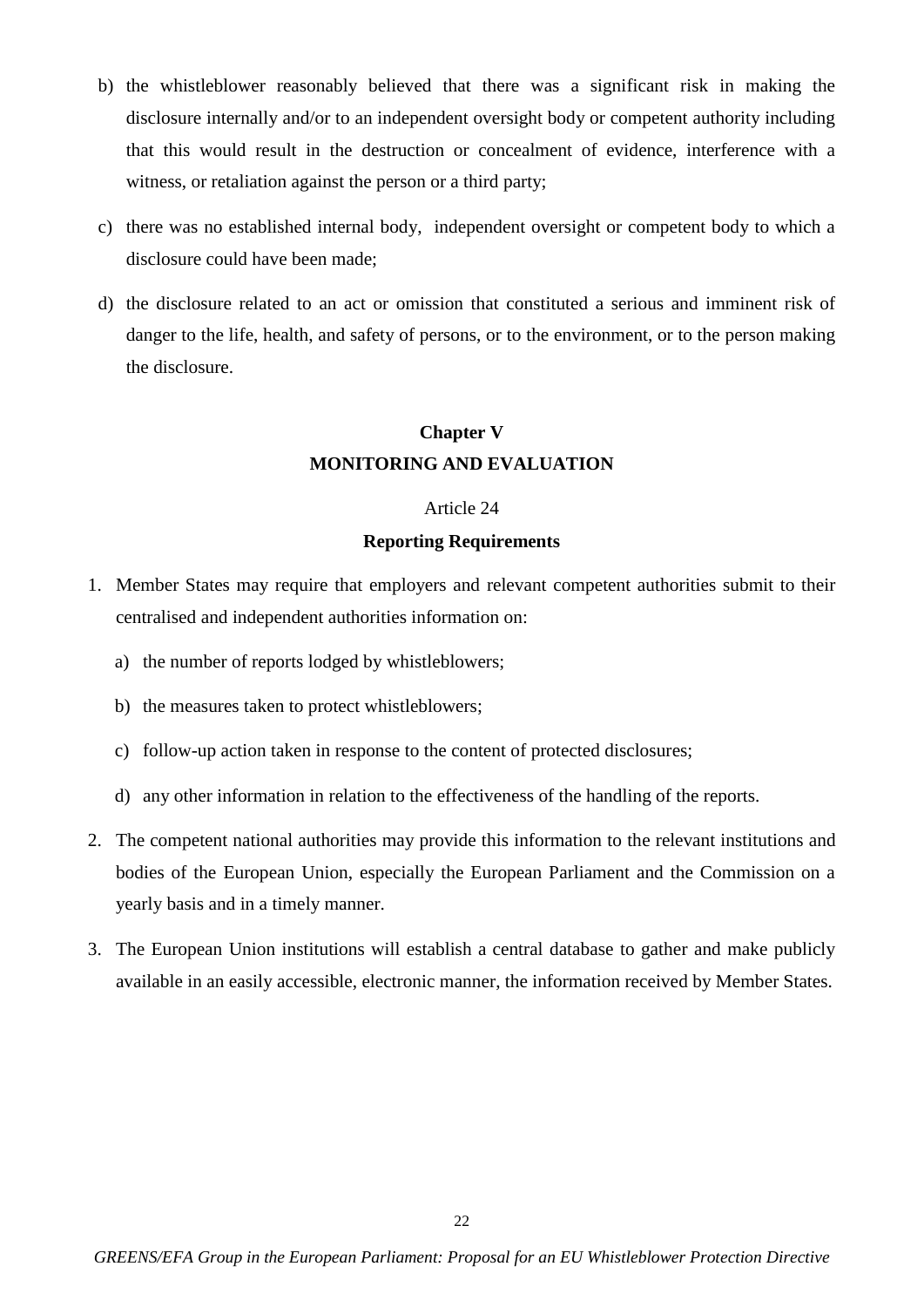# **Chapter VII FINAL PROVISIONS**

### Article 25

### **Sanctions and Remedies**

- 1. Member States may foresee sanctions applicable to infringements of the national provisions adopted pursuant to this Directive and take all necessary measures to ensure the applicability of those sanctions.
- 2. The foreseen sanctions shall be effective, proportionate and dissuasive and may comprise of the payment of compensation to the whistleblower.
- 3. Member States that provide for sanctions in their national rules shall notify the Commission of those provisions by DATE [12 months after the date of adoption of this Directive] at the latest and notify without delay of any subsequent amendment affecting them.

### Article 25

### **Report**

1. By [DATE] the Commission shall carry out an evaluation of the effects of this Directive and submit a report to the European Parliament and the Council.

### Article 27

### **Transposition**

- 1. Member States shall bring into force the laws, regulations and administrative provisions necessary to comply with this Directive by DATE [12 months after the date of adoption of this Directive] at the latest. They shall forthwith communicate to the Commission the text of those provisions.
- 2. When Member States adopt those provisions; they shall contain a reference to this Directive or be accompanied by such a reference on the occasion of their official publication. Member States shall determine how such reference is to be made.
- 3. Member States shall communicate to the Commission the text of the main provisions of national law which they adopt in the field covered by this Directive.